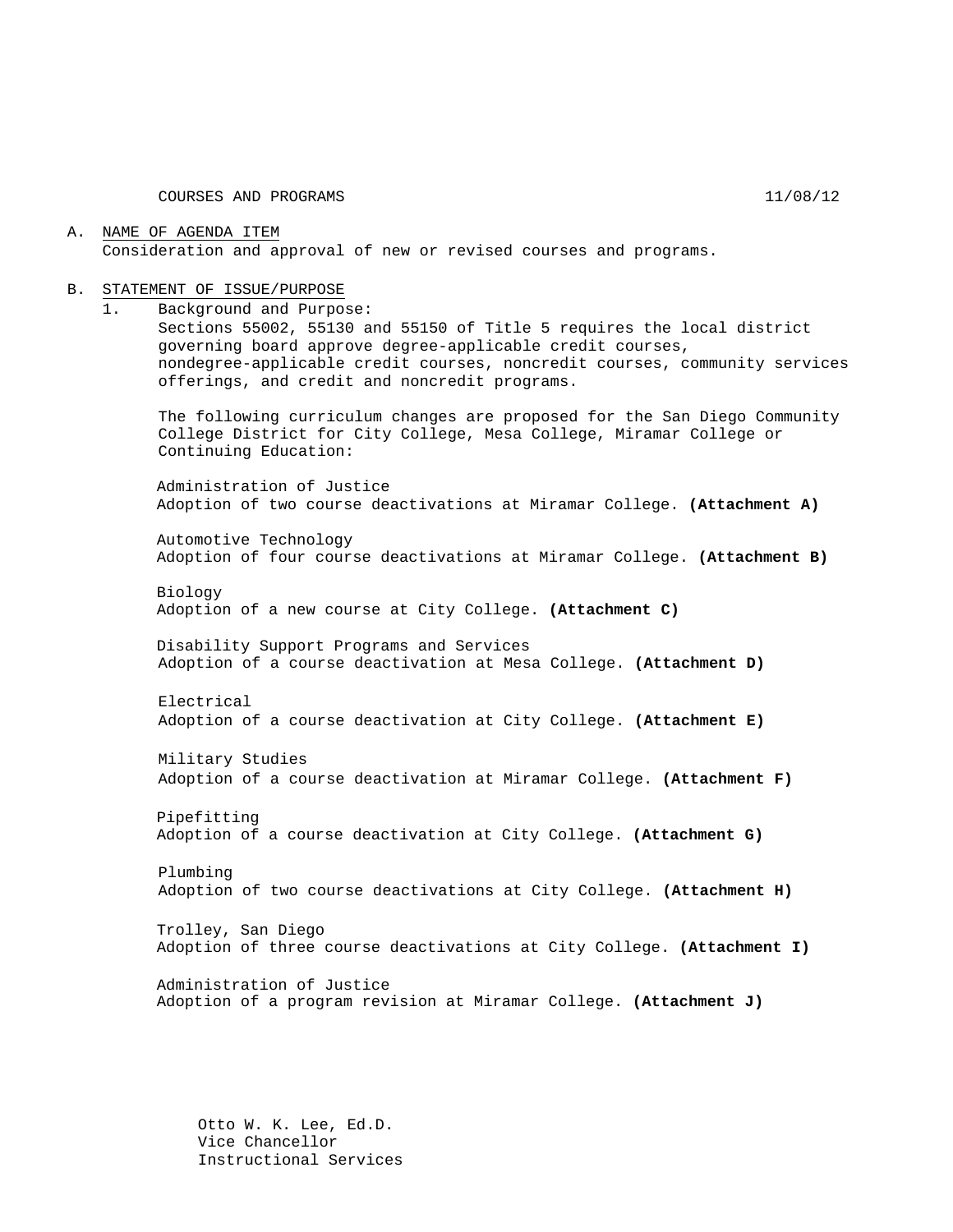COURSES AND PROGRAMS 11/08/12

B. STATEMENT OF ISSUE/PURPOSE (continued) 1. Background and Purpose: (continued) Chicano Studies Adoption of a program revision at City College. **(Attachment K)** Communication Studies Adoption of a new program at Mesa College. **(Attachment L)** Dental Assisting Adoption of a program revision at Mesa College. **(Attachment M)** Fire Protection Technology Adoption of a program revision at Miramar College. **(Attachment N)** History Adoption of a new program at Mesa College. **(Attachment O)** Interdisciplinary Studies Adoption of a program revision at Miramar College. **(Attachment P)** Mathematics Adoption of a new program at Mesa College. **(Attachment Q)** Physical Sciences Adoption of a new program at Mesa College. **(Attachment R)** Social Sciences Adoption of a new program at Mesa College. **(Attachment S)** Visual and Performing Arts Adoption of a new program at City College. **(Attachment T)**

#### 2. Cost and Funding

There is no additional cost to the District.

#### C. PROPOSAL

The Board of Trustees hereby grants authority to take the action outlined in Part A.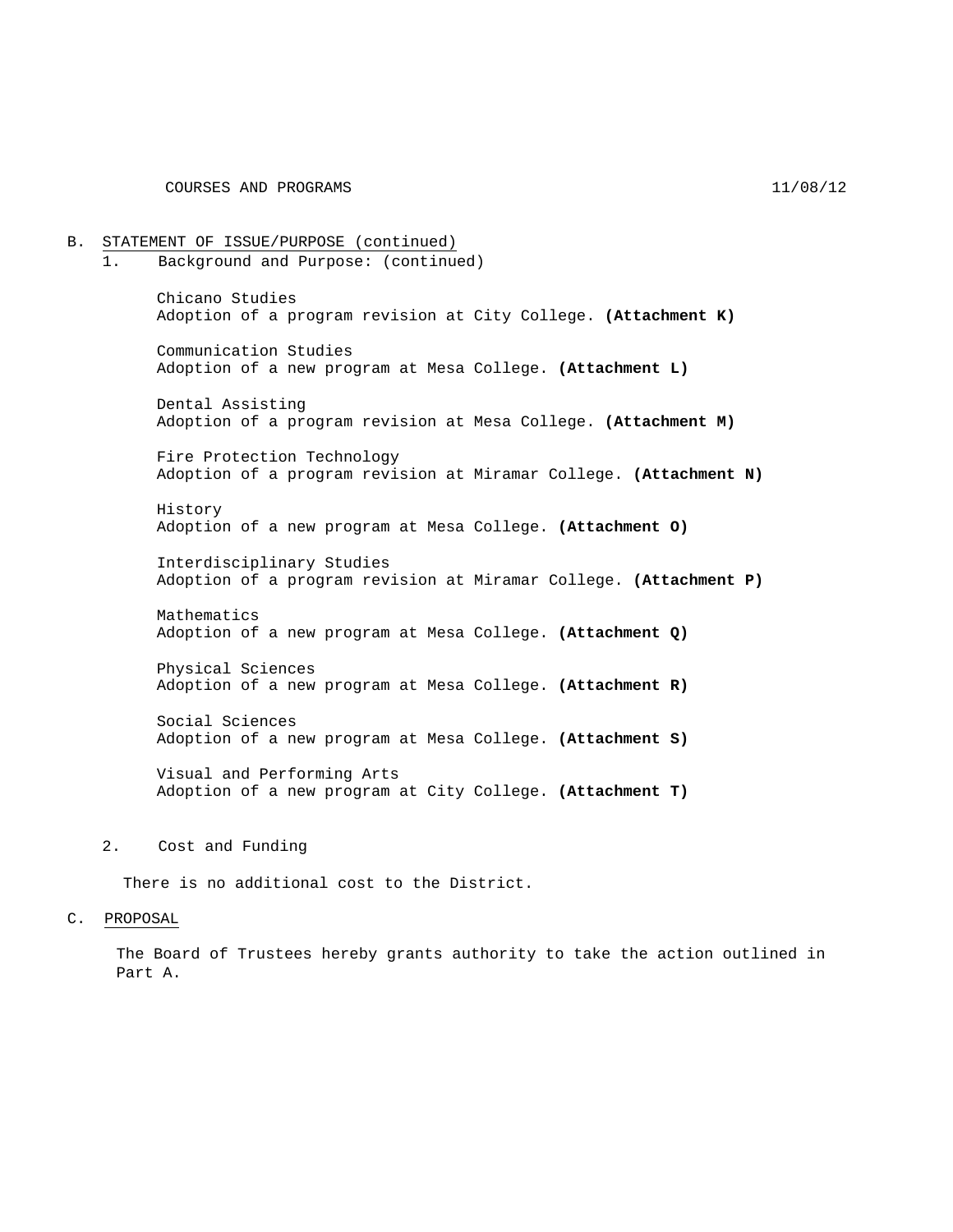Adoption of two course deactivations at Miramar College.

Proposed course deactivations at Miramar College:

#### **335 P.O.S.T. Certified Tactical Communications Course 8 - 9 hours lecture, 0.5 units Grade Only**

*Prerequisite:* Administration of Justice 381, 382, 383 and 384, each with a grade of "C" or better, or equivalent.

This course is designed to provide law enforcement officers with verbal skills and effective intervention techniques to avoid physical confrontations. This course also focuses on topics relating to stress management and stress reduction. (FT) Associate Degree Credit only and not Transferable.

#### **385 Law Enforcement Specialist/Master at Arms**

**144 - 162 hours lecture, 72 - 81 hours lab, 10.5 units Grade Only** 

This overview of law enforcement provides current military police with the basic knowledge needed to perform their duties in an appropriate and effective manner. Local, state, and federal law will be identified and defined. (FT) Not applicable to the Associate Degree.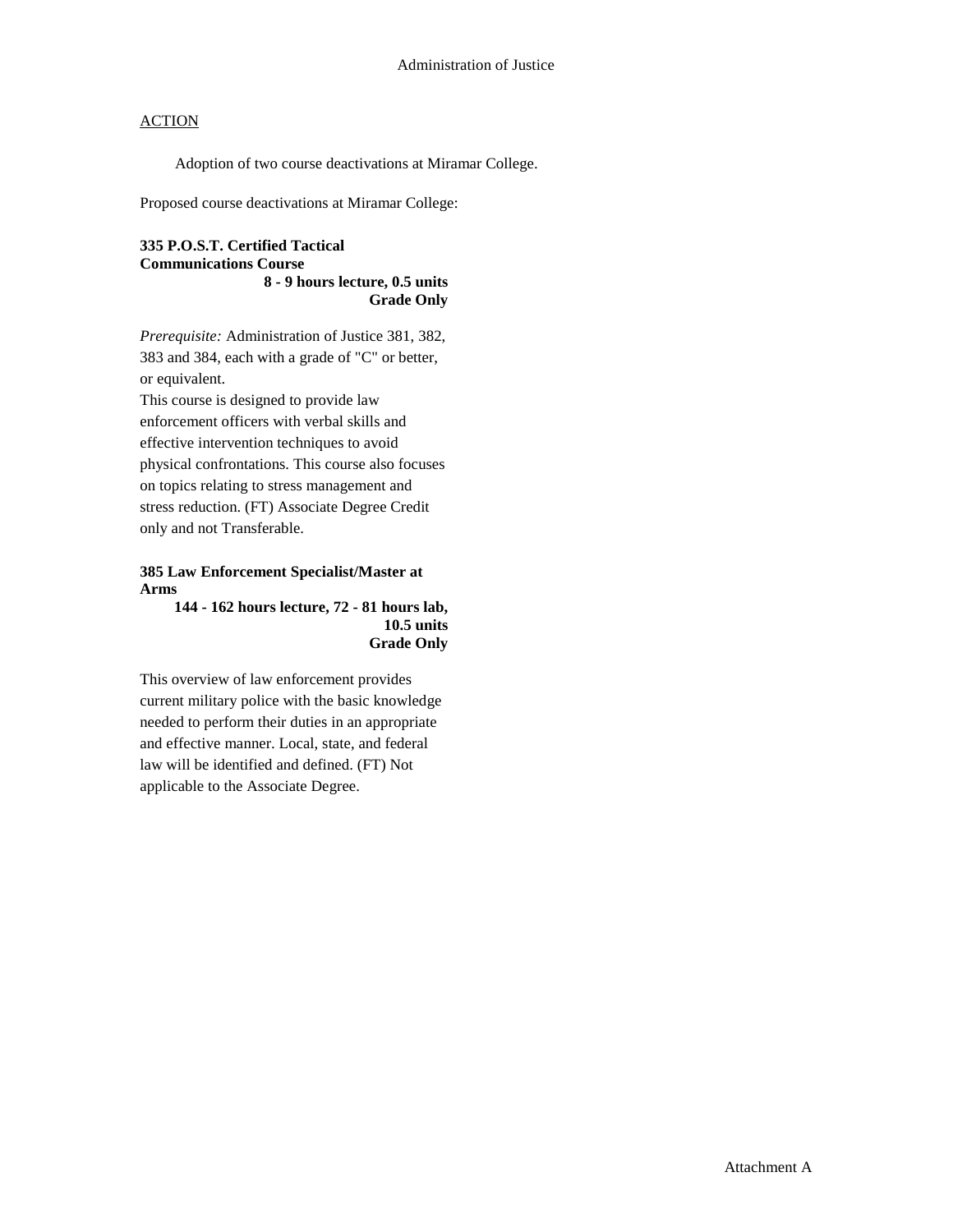Adoption of four course deactivations at Miramar College.

Proposed course deactivations at Miramar College:

## **32 Orientation to Basic Automotive Components, Tools and Safety Procedures 16 - 54 hours lecture, 1-3 units Grade Only**

*Advisory:* English 48, English 49 and Mathematics 34A, each with a grade of "C" or better, or equivalent or Assessment Skill Levels R5, W5 and M20.

*Limitation on Enrollment:* This course is not open to students with previous credit for Automotive Technology 52.

This course introduces students to the basic automotive components, tools, and safety procedures commonly used in the industry today. Students overview the entire basic automobile in order to identify and use the basic tools found in the automotive shop. This course uses Honda, Toyota, and/or Chrysler products. (FT) Not applicable to the Associate Degree.

#### **34 Introduction to Automotive Engines and Related Systems**

**16 - 54 hours lecture, 1-3 units Grade Only** 

*Advisory:* English 48, English 49 and Mathematics 34A, each with a grade of "C" or better, or equivalent or Assessment Skill Levels R5, W5 and M20.

*Limitation on Enrollment:* This course is not open to students with previous credit for Automotive Technology 54A. This course introduces students to the automotive internal combustion engine. Course

content includes an introduction of internal combustion systems such as fuel, electrical, cooling, and lubrication systems. (FT) Not applicable to the Associate Degree.

## **35 Introduction to Automotive Electricity and Electrical Systems**

**16 - 54 hours lecture, 1-3 units Grade Only** 

*Advisory:* English 48, English 49 and Mathematics 34A, each with a grade of "C" or better, or equivalent or Assessment Skill Levels R5, W5 and M20. *Limitation on Enrollment:* This course is not open to students with previous credit for Automotive Technology 54B. This course introduces students to basic automotive electricity and electrical systems. Topics include automotive wiring systems and functions of electrical components. (FT) Not applicable to the Associate Degree.

#### **37 Auto Tech Skills and Career Opportunities 16 - 54 hours lecture, 1-3 units Grade Only**

*Advisory:* English 48, English 49 and Mathematics 34A, each with a grade of "C" or better, or equivalent or Assessment Skill Levels R5, W5 and M20.

*Limitation on Enrollment:* This course is not open to students with previous credit for Automotive Technology 57.

This course introduces students to the Automotive Technology program at Miramar college. Students also learn about Miramar's relationship with automotive manufacturers, which provide training opportunities within the automotive industry. Students identify the personal skills necessary for successful entry into the program as well as the career opportunities that exist with a certificate and/or degree. (FT) Not applicable to the Associate Degree.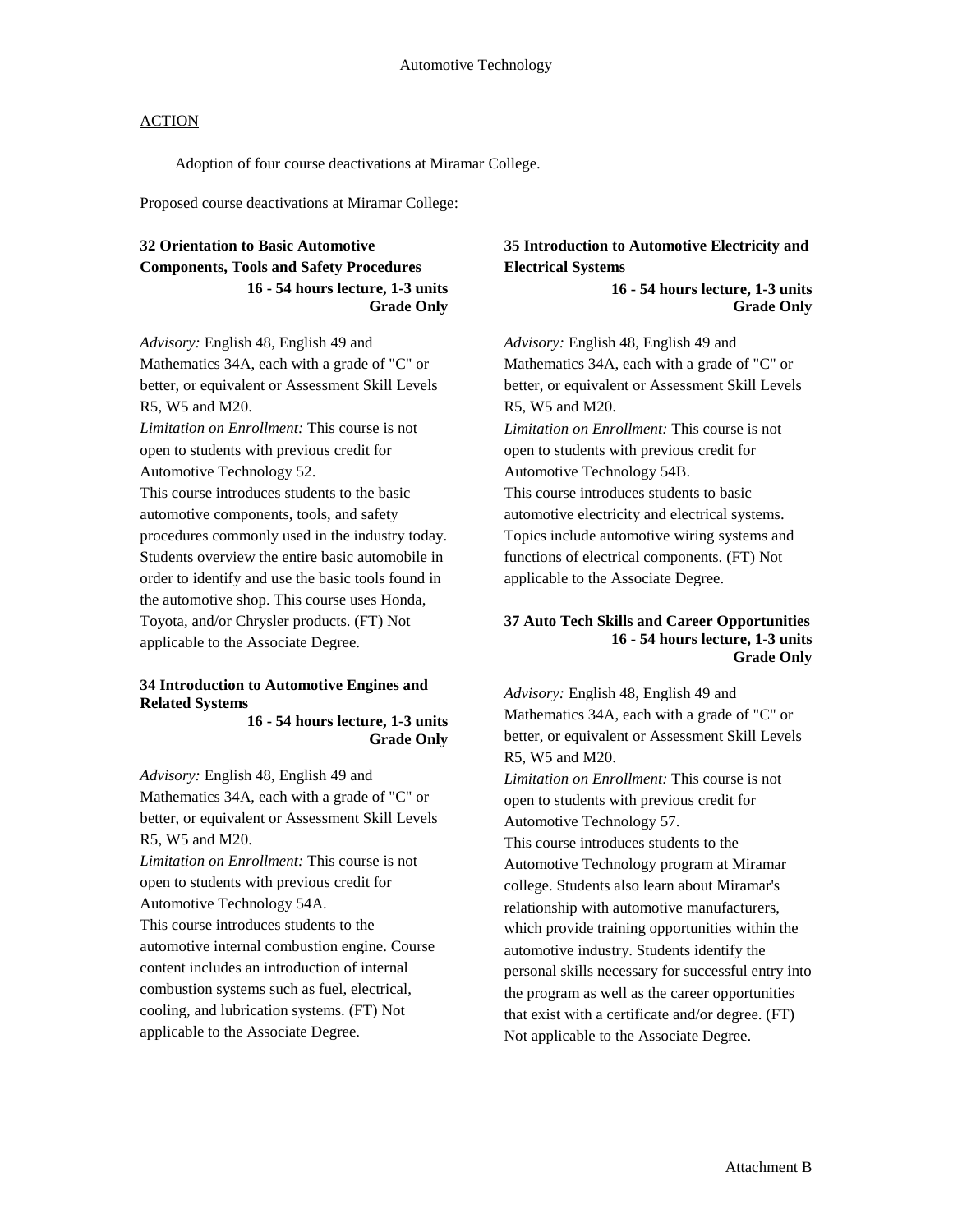Adoption of a new course at City College.

Proposed new course at City College:

#### **91 Employment Skills In Biotechnology**

### **48 - 54 hours lecture, 48 - 54 hours lab, 4 units Letter Grade or Pass/No Pass Option**

*Advisory:* English 48 and English 49 or English 47, each with a grade of "C" or better, or equivalent or Assessment Skill Levels R5 and W5; Mathematics 46 with a grade of "C" or better, or equivalent or Assessment Skill Level M40.

*Limitation on Enrollment:* This course is not open to students with previous credit for Biology 265C.

This course integrates conceptual and technical biotechnology skills with interpersonal and communication skills essential for entry level employment in biotechnology. Emphasis is placed on literature and employment database searching, use of data analysis software, resume writing, interview techniques, seminar presentations, team building, independent learning, time management, collaboration, hands on experience in the field, and service learning. This course requires field trips to area biotechnology companies and research institutions. This course is intended for students seeking entry level employment in biotechnology. (FT) Associate Degree Credit only and not Transferable.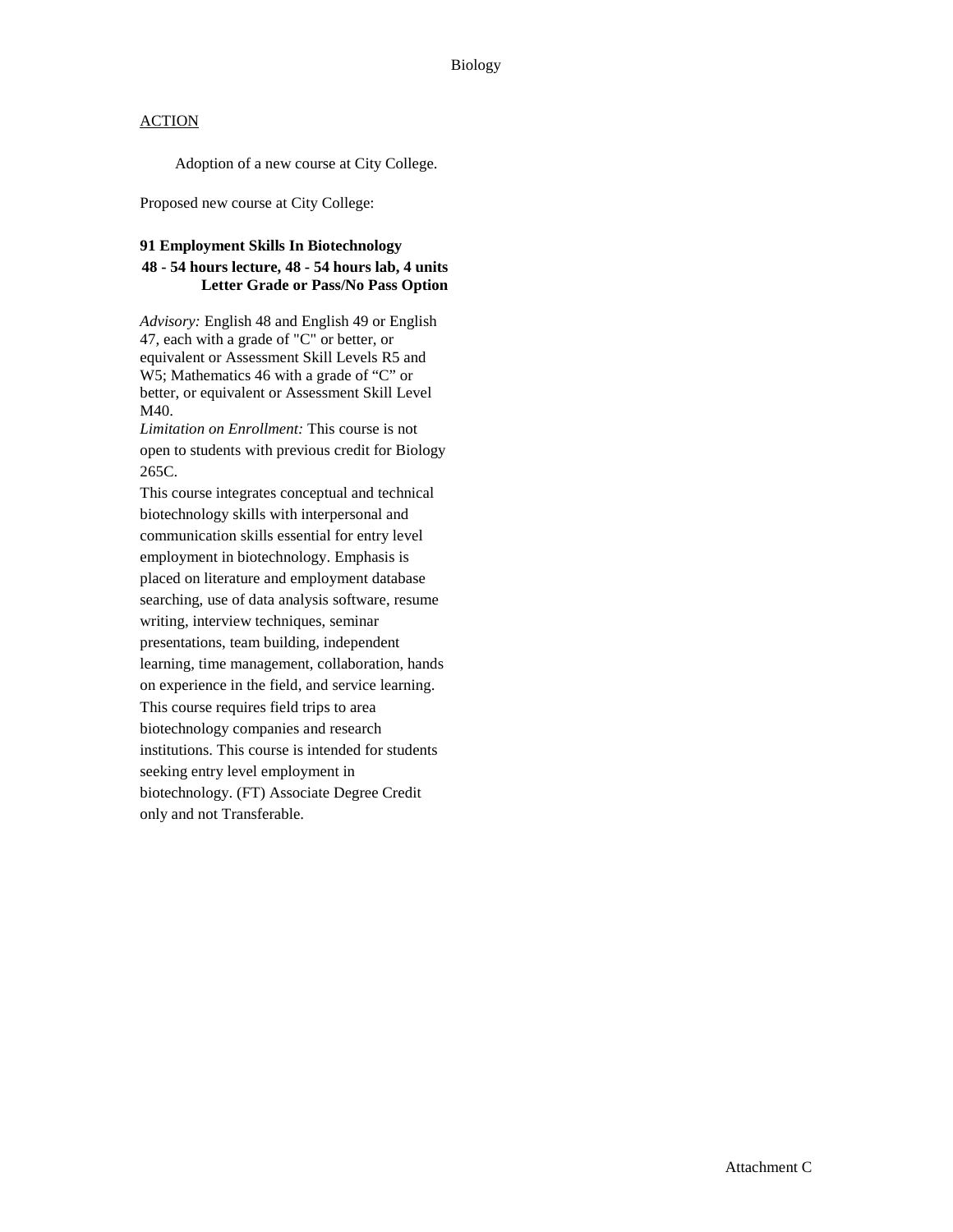Adoption of a course deactivation at Mesa College.

Proposed course deactivation at Mesa College:

### **48 Effective Sentence Writing and Grammar 32 - 36 hours lecture, 2 units Pass/No Pass**

This course is designed for students who have verified disabilities related to effective sentence writing skills. It is intended to prepare students for a more successful entry into the mainstream basic skills English curriculum. Multisensory learning strategies are emphasized that assist in the recognition of acceptable sentence structures and appropriate grammar. Sentence writing instruction progresses from very simple to more complex structures. Not applicable to the Associate Degree.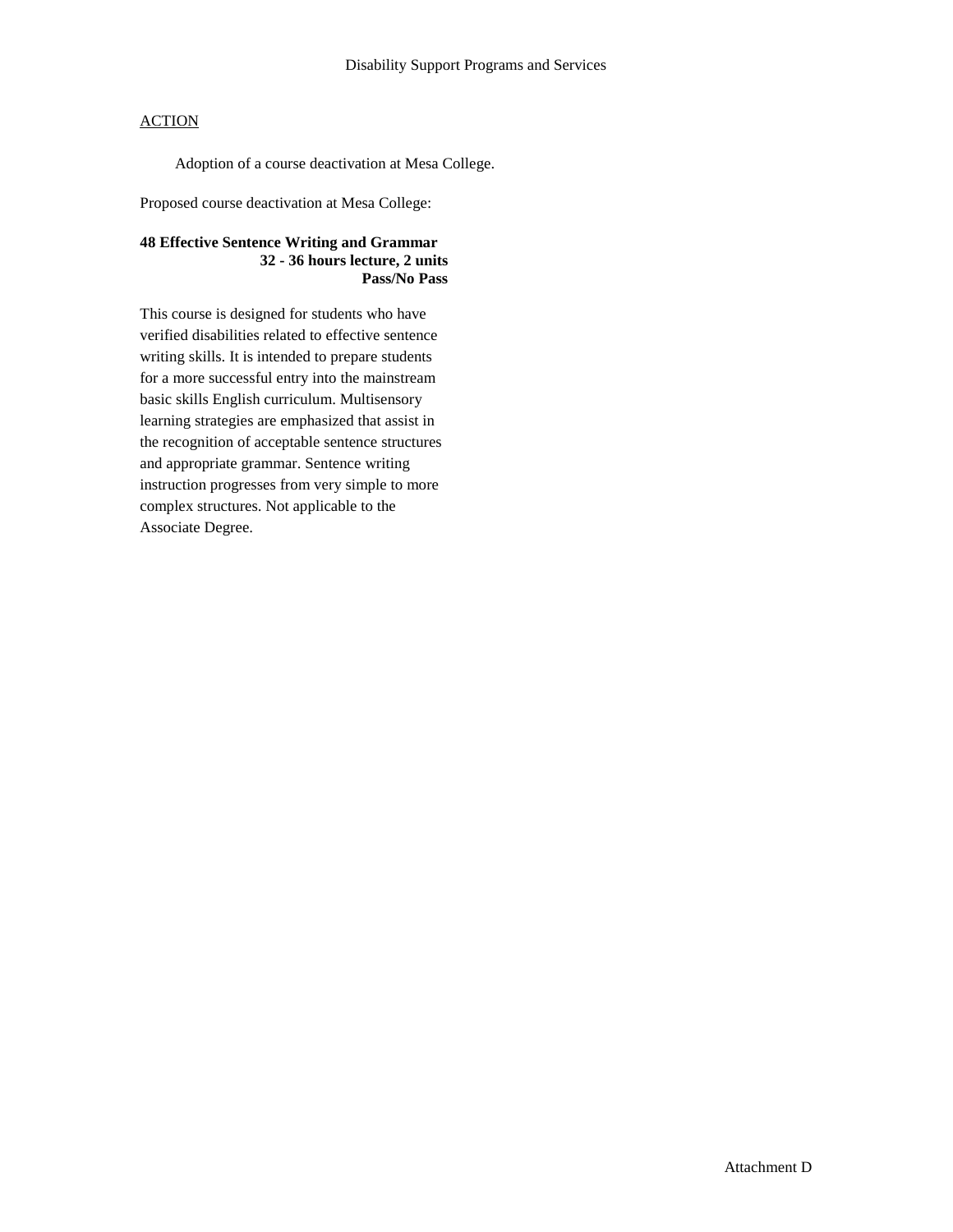Adoption of a course deactivation at City College.

Proposed course deactivation at City College:

#### **270 Electrical Work Experience**

### **60 - 300 hours other, 1-4 units Grade Only**

*Advisory:* English 42 and English 43, each with a grade of "C" or better, or equivalent or Assessment Skill Levels R4 and W4. *Limitation on Enrollment:* To receive the work experience credit, seven units of credit must be completed in a fall or spring semester and/or one class during a summer semester. The Electrical Work Experience program is designed to provide an opportunity to extend occupational learning through employment and coordinate the on-the-job training and the classroom instruction. The goals and learning objectives will be designed by the student cooperatively with the employer and work experience instructor/coordinator. (FT) Associate Degree Credit only and not Transferable.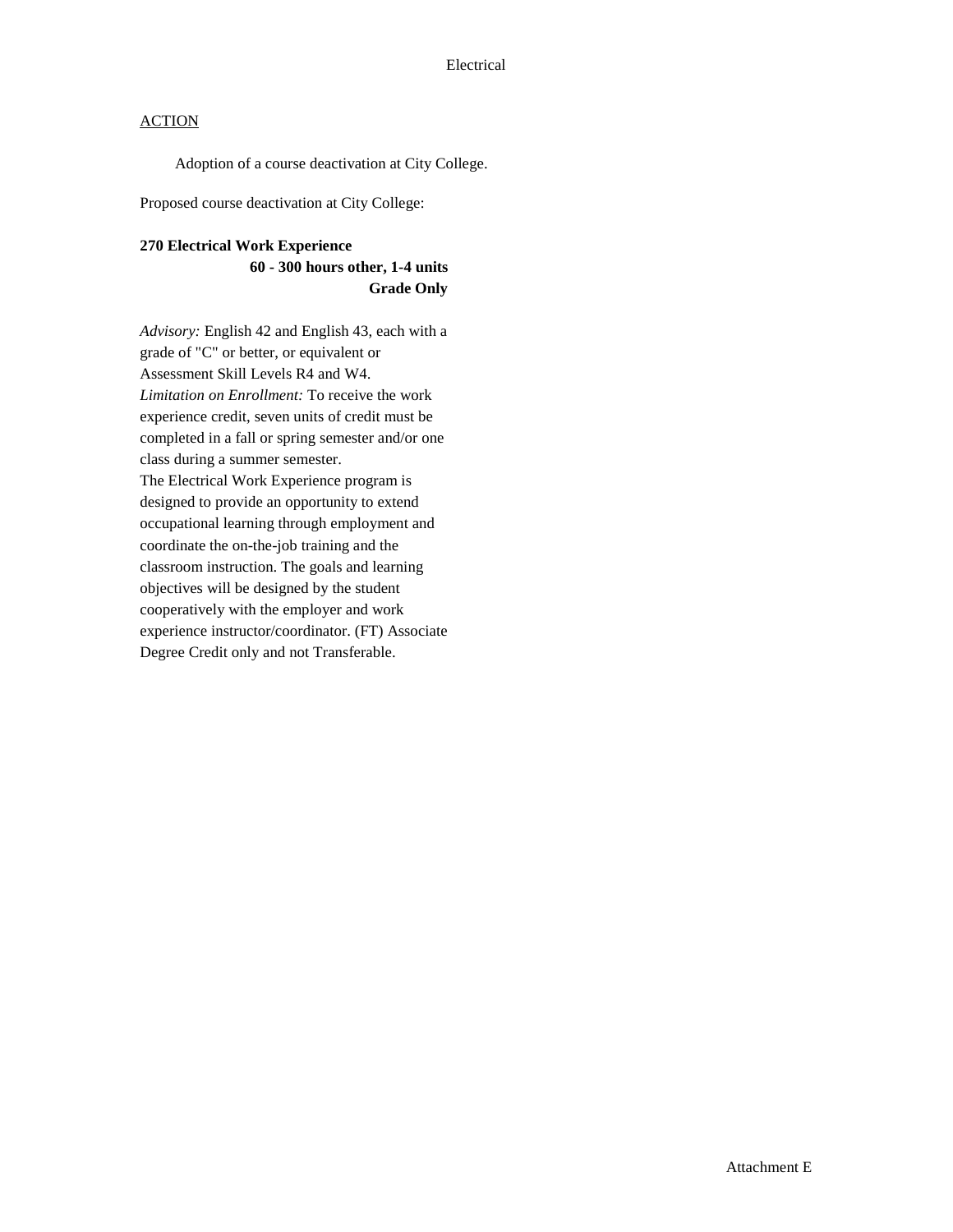Adoption of a course deactivation at Miramar College.

Proposed course deactivation at Miramar College:

#### **201 Applied Military Leadership**

#### **32 - 36 hours lecture, 2 units Grade Only**

*Prerequisite:* Military Studies 100 with a grade of "C" or better, or equivalent. *Corequisite: Completion of or concurrent enrollment in* Military Studies 110 with a grade of "C" or better, or equivalent. This course integrates the knowledge, skills, and concepts developed in Military Studies courses with practical experience in the field. It emphasizes the practical application of leadership skills in a real-world military-related setting, such as a leadership position in the armed forces, volunteer work with military families, or service with a military-affiliated organization (such as the USO or veterans organizations). The course uses lecture hours for orientation, review, feedback, group discussion, self-assessment, and problem solving. Students must spend at least 30 hours gaining practical field experience. This "capstone course" is intended for students completing the Military Leadership degree or certificate program. (FT) Associate Degree Credit & transfer to CSU.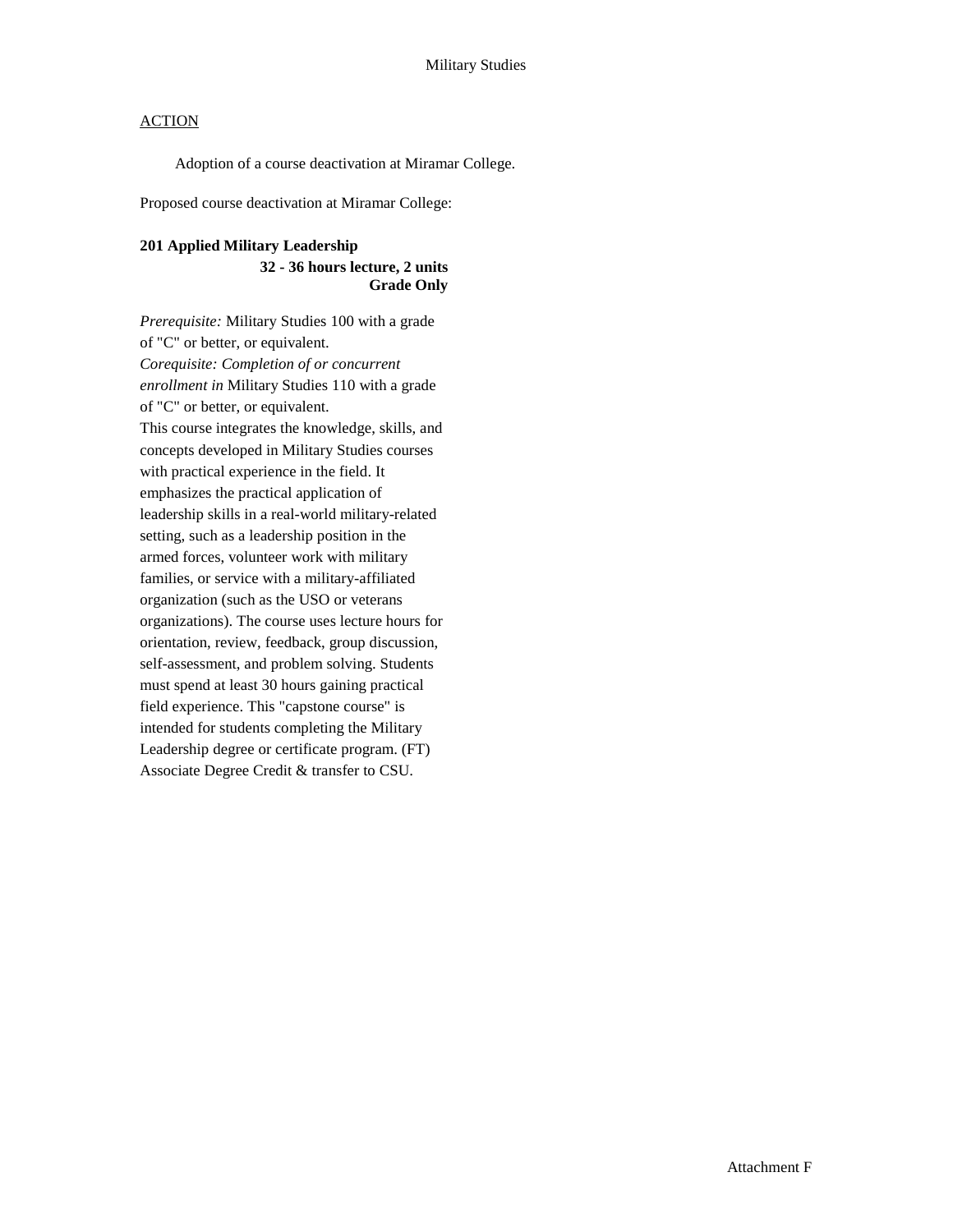Adoption of a course deactivation at City College.

Proposed course deactivation at City College:

### **270 Pipefitting Work Experience**

#### **60 - 300 hours other, 1-4 units Grade Only**

*Advisory:* English 42 and English 43, each with a grade of "C" or better, or equivalent or Assessment Skill Levels R4 and W4. The Pipefitting Work Experience program is designed to provide an opportunity to extend occupational learning through employment and coordinate the on-the-job training and the classroom instruction. The goals and learning objectives will be designed by the student cooperatively with the employer and work experience instructor/coordinator. (FT) Associate Degree Credit only and not Transferable.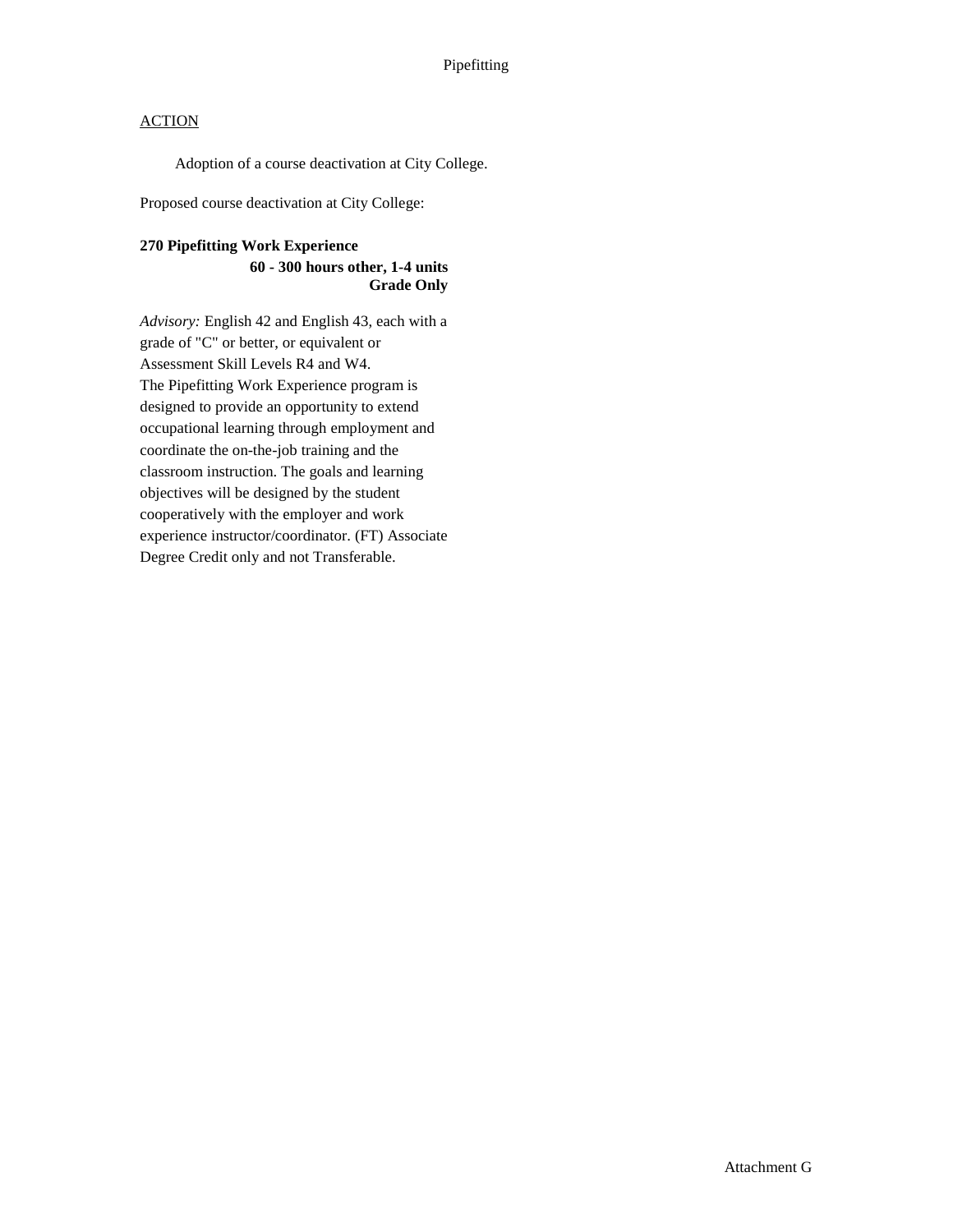Adoption of two course deactivations at City College.

Proposed course deactivations at City College:

#### **270 Plumbing Work Experience**

### **60 - 300 hours other, 4 units Grade Only**

This course consists of a program of on-the-job learning experiences for plumbing students involved in related plumbing fields. One unit of credit is earned for each 75 hours of paid employment or 60 hours of volunteer work. Students may repeat this course up to three additional times for a total of 16 units. (FT) Associate Degree Credit only and not Transferable.

## **349 Plumbing Work Experience 4 - hours other, 4 units Pass/No Pass**

*Limitation on Enrollment:* Apprenticeship - Student must be a state registered apprentice in this trade. Student must be enrolled in a related apprenticeship class.

(300 hours per semester) This course consists of on-the-job learning experiences in the occupational field of plumbing trades. The combined maximum credit for all work experience courses from all disciplines may not exceed 16 units. (FT) Associate Degree Credit only and not Transferable.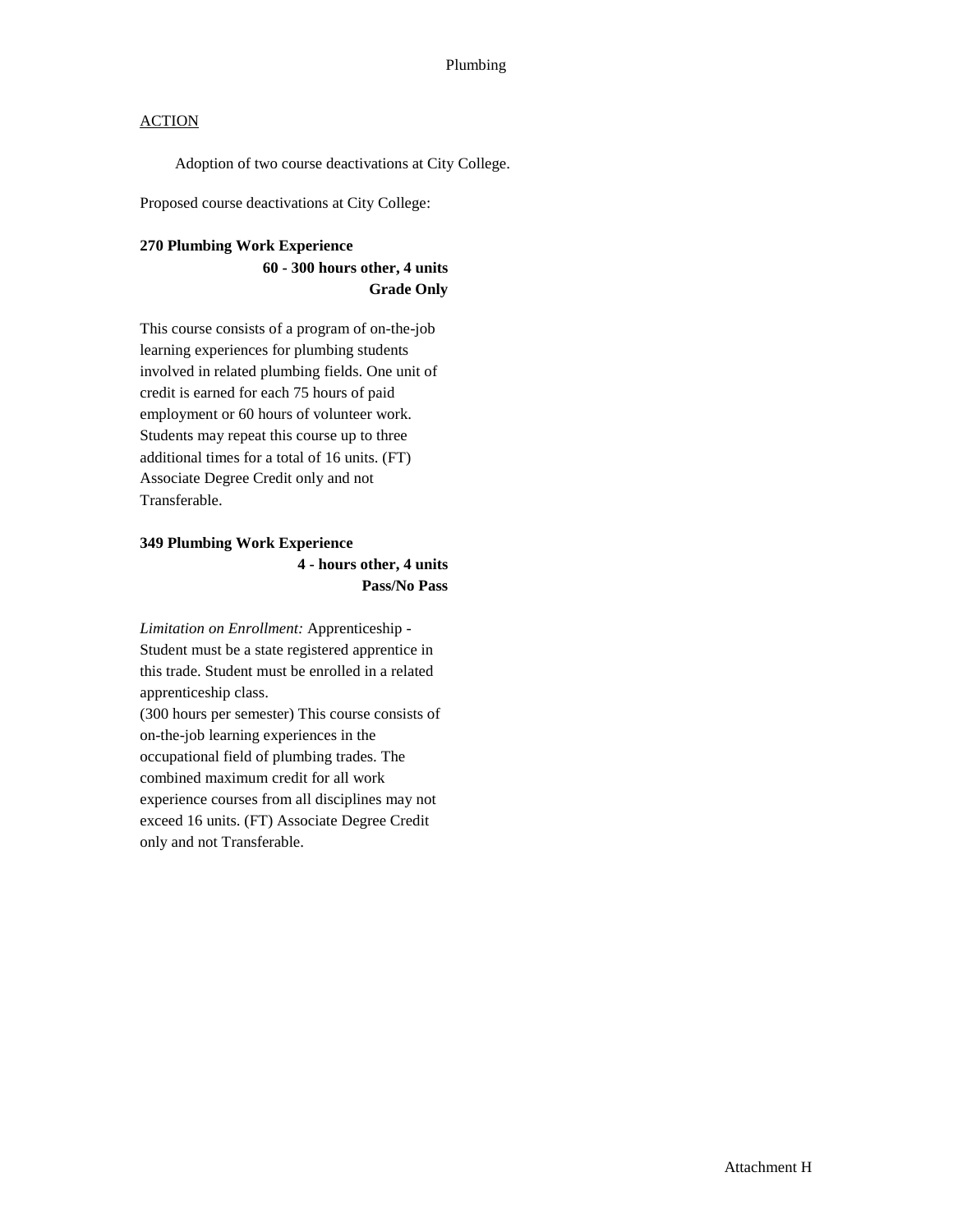Adoption of three course deactivations at City College.

Proposed course deactivations at City College:

## **349A Wayside Assistant Lineman Work Experience**

#### **4 - hours other, 4 units Pass/No Pass**

*Limitation on Enrollment:* Student must be a state registered apprentice in this trade and concurrently enrolled in a related apprenticeship class.

(300 hours per semester) The combined maximum credit for all work experience courses from all disciplines may not exceed 16 units. See note preceding apprenticeship course listings. Associate Degree Credit only and not Transferable.

#### **349B Light Rail Vehicle Lineman Work 4 - hours other, 4 units Pass/No Pass**

*Limitation on Enrollment:* Student must be a state registered apprentice in this trade and concurrently enrolled in a related apprenticeship class.

(300 hours per semester) The combined maximum credit for all work experience courses from all disciplines may not exceed 16 units. See note preceding apprenticeship course listings. (FT) Associate Degree Credit only and not Transferable.

### **349C Revenue Maintainer Work Experience 4 - hours other, 4 units Pass/No Pass**

*Limitation on Enrollment:* Student must be a state registered apprentice in this trade and concurrently enrolled in a related apprenticeship class.

(300 hours per semester) The combined maximum credit for all work experience courses from all disciplines may not exceed 16 units. See preceding apprenticeship course listings. Associate Degree Credit only and not Transferable.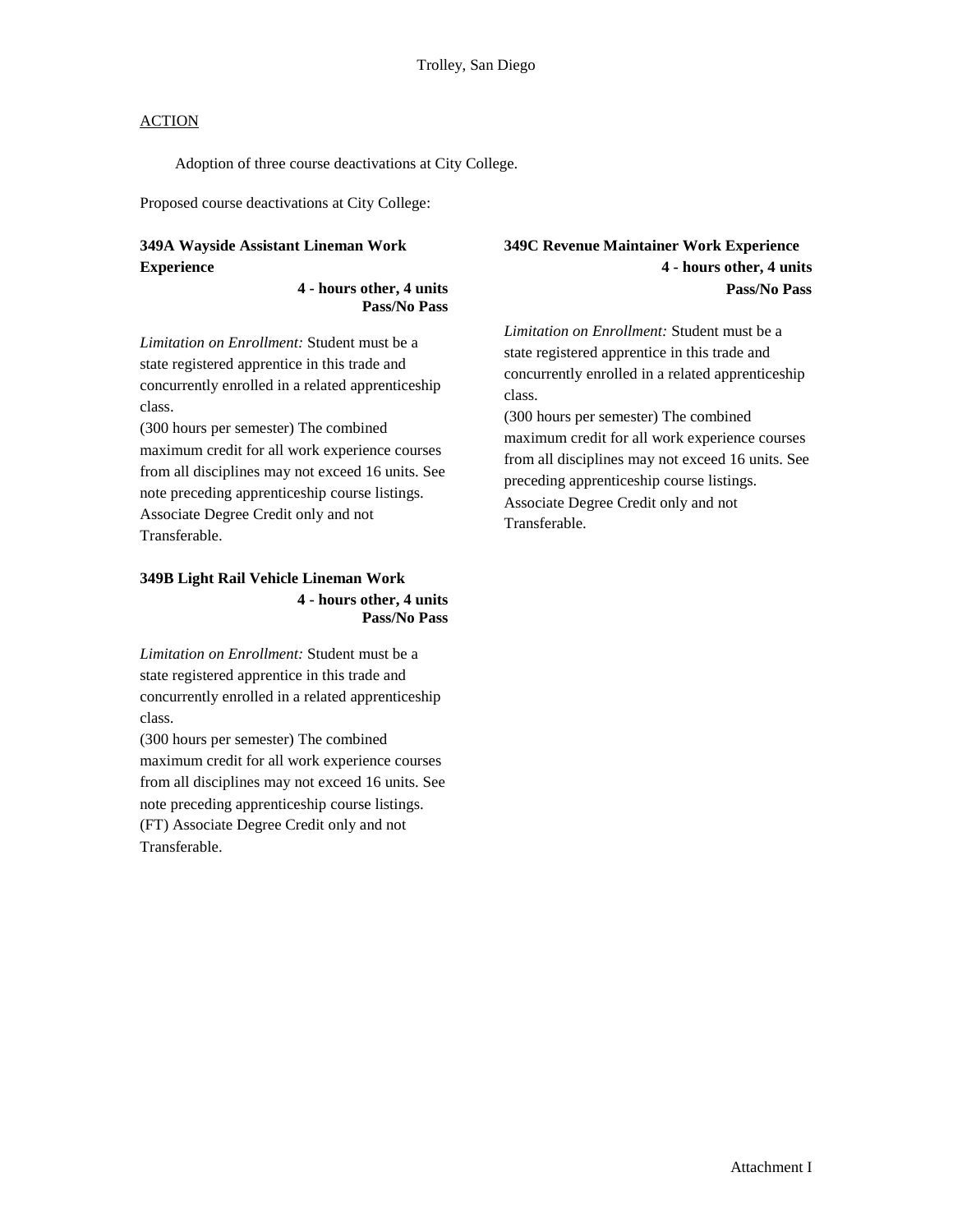Adoption of a program revision at Miramar College.

Proposed program revisions at Miramar College:

## **Certificate of Achievement Correctional Training for Deputy Sheriffs**

| <b>Courses Required for the Major:</b>       | Units |
|----------------------------------------------|-------|
| ADJU 190 Legal Aspects of Corrections 3      |       |
| ADJU 381 P.O.S.T. Certified Regional Academy |       |
|                                              |       |
| ADJU 382 P.O.S.T. Certified Regional Academy |       |
|                                              |       |
| ADJU 383 P.O.S.T. Certified Regional Academy |       |
|                                              |       |
| ADJU 384 P.O.S.T. Certified Regional Academy |       |
|                                              |       |
| Select three units from the following: Units |       |

|                   | <b>ADJU 361 Current Issues for Advanced</b> |      |  |
|-------------------|---------------------------------------------|------|--|
|                   |                                             |      |  |
|                   |                                             |      |  |
| $\bigcap$ fficare |                                             | 0525 |  |
|                   |                                             |      |  |

**Total Units = 28.5**

# **Certificate of Achievement Law Enforcement Supervision**

| <b>Courses Required for the Major:</b>              | Units |
|-----------------------------------------------------|-------|
| ADJU 312 Basic Supervisory Course3                  |       |
| ADJU 381 P.O.S.T. Certified Regional Academy        |       |
|                                                     |       |
| ADJU 382 P.O.S.T. Certified Regional Academy        |       |
|                                                     |       |
| ADJU 383 P.O.S.T. Certified Regional Academy        |       |
|                                                     |       |
| ADJU 384 P.O.S.T. Certified Regional Academy        |       |
|                                                     |       |
|                                                     |       |
| <b>Select three units from the following:</b> Units |       |
| ADJU 312 Basic Supervisory Course3                  |       |
| <b>ADJU 361 Current Issues for Advanced</b>         |       |
|                                                     |       |
|                                                     |       |

**Total Units = 28.5**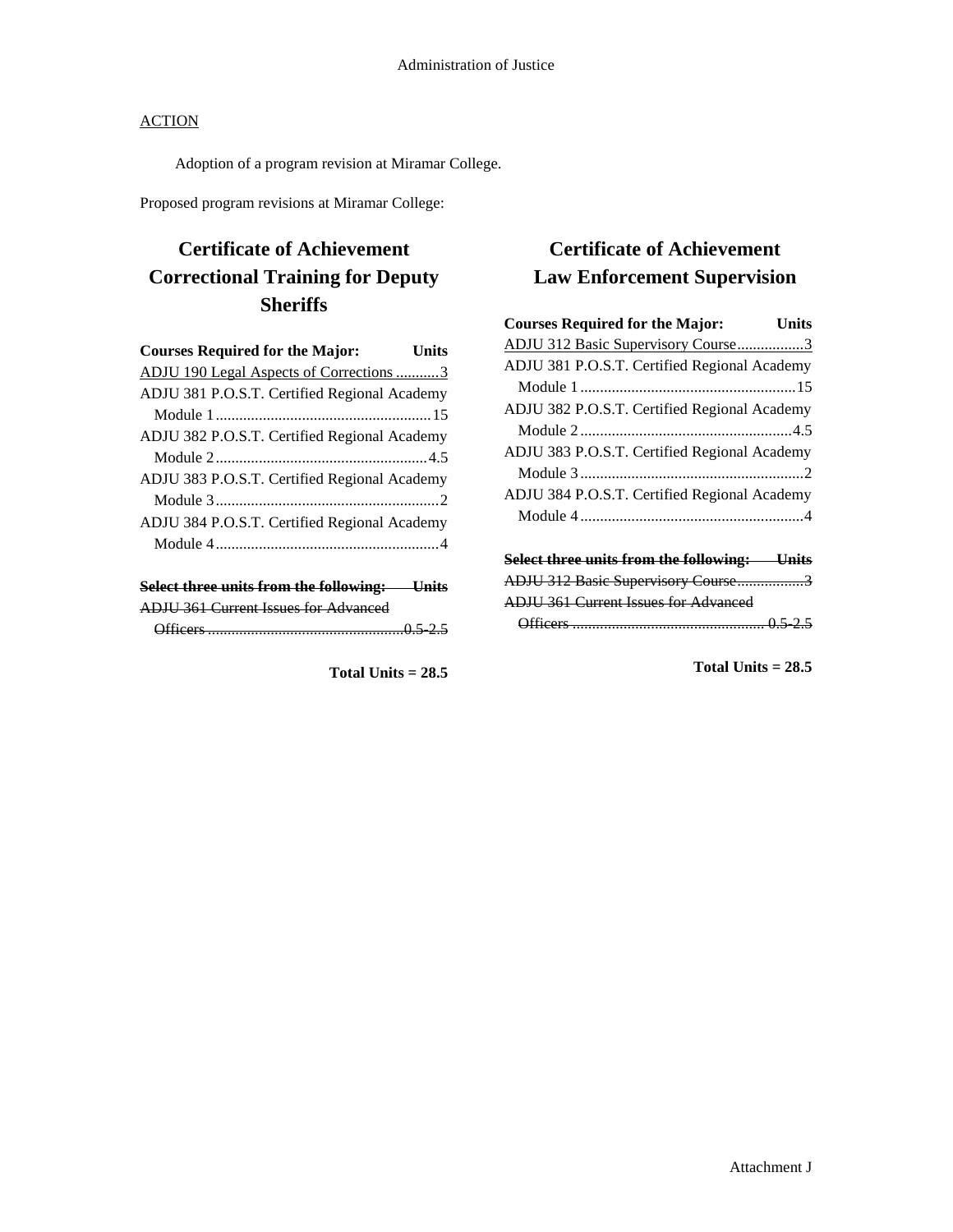Adoption of a program revision at City College.

Proposed program revision at City College:

## **Associate in Arts Degree Chicana and Chicano Studies**

### **Courses Required for the Major: Units**

CHIC 170 La Chicana **or** CHIC 201 Pre-Columbian Cultures of MesoAmerica **or** CHIC 210 Chicano Culture ................................3

## **Select one of the following courses: Units** CHIC 203 Introductory Spanish for Spanish Speakers **or**.........................................................5 CHIC 204 Intermediate Spanish for Spanish Speakers **or**.........................................................5 SPAN 201 Third Course in Spanish **or** ..............5 SPAN 202 Fourth Course in Spanish .................5

**Total Units = 23 20**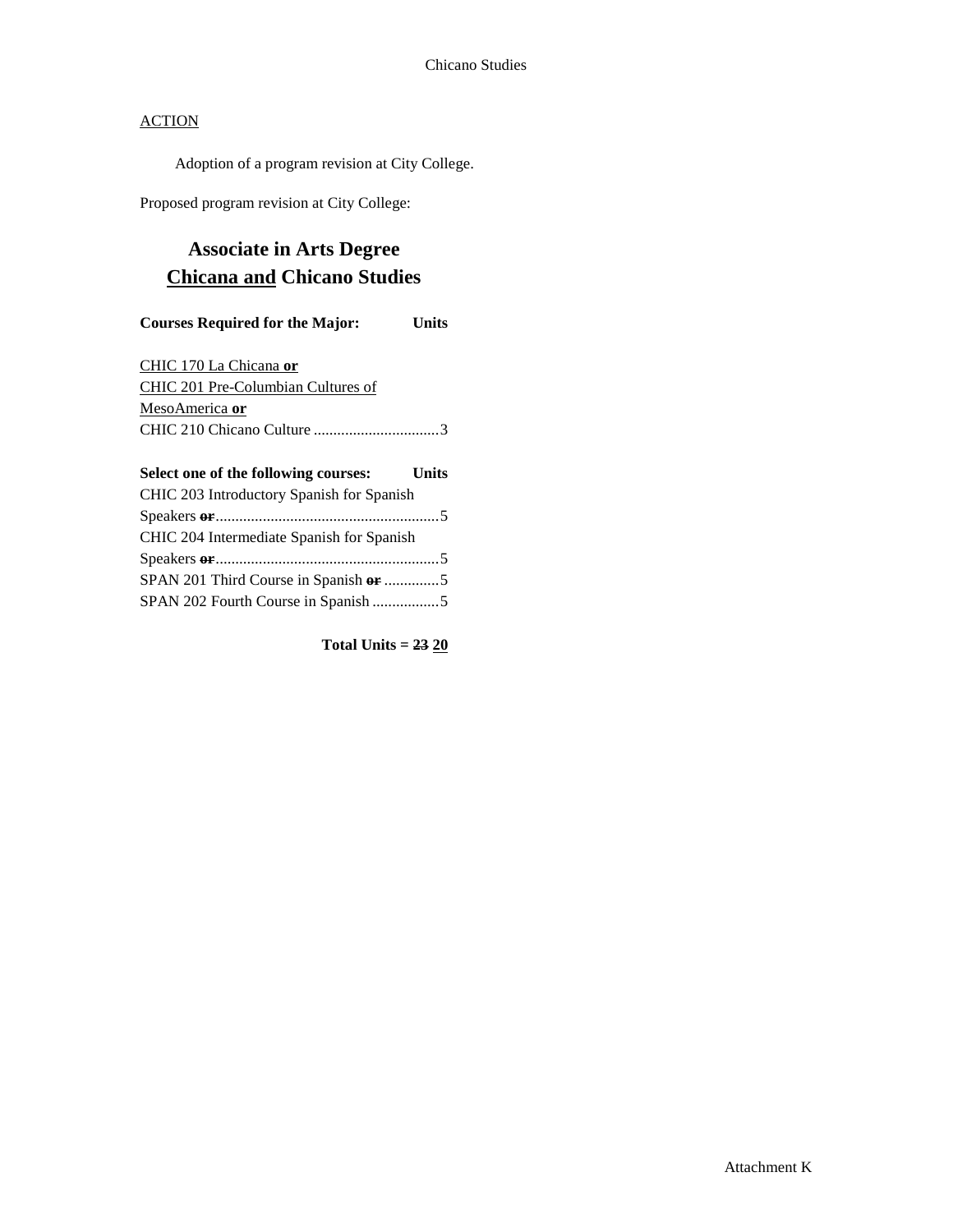Adoption of a new program at Mesa College.

Proposed new program at Mesa College:

# **Associate in Arts Degree Communication Studies for Transfer**

| <b>Courses Required for the Major:</b> | <b>Units</b> |
|----------------------------------------|--------------|
| COMS 103 Oral Communication3           |              |

| Select two of the following courses:   | Units |
|----------------------------------------|-------|
| COMS 135 Interpersonal Communication 3 |       |
|                                        |       |
| COMS 170 Small Group Communication3    |       |

### **Select two of the following courses not**

| selected from above:                    | <b>Units</b> |
|-----------------------------------------|--------------|
| COMS 104 Advanced Public Communication3 |              |
| COMS 111 Oral Interpretation3           |              |
| COMS 180 Intercultural Communication 3  |              |

| Select one of the following courses not selected     |  |
|------------------------------------------------------|--|
| from above (minimum 3 units):<br><b>Units</b>        |  |
| ENGL 101 Reading and Composition3                    |  |
| ENGL 105 Composition and Literature 3                |  |
| ENGL 205 Critical Thinking and Intermediate          |  |
|                                                      |  |
| ENGL 210 American Literature I3                      |  |
| ENGL 211 American Literature II 3                    |  |
| ENGL 215 English Literature I: 800-17993             |  |
| <b>HIST 105 Introduction to Western Civilization</b> |  |
|                                                      |  |
| HIST 106 Introduction to Western Civilization        |  |
|                                                      |  |
| JOUR 200 Introduction to Newswriting and             |  |
|                                                      |  |
| JOUR 201 Advanced Newswriting and                    |  |
|                                                      |  |
| JOUR 210A Newspaper Production2-3                    |  |
| JOUR 220 Principles of Public Relations3             |  |
| PSYC 112 Interpersonal Relations 3                   |  |

MATH 119 Elementary Statistics **or** PSYC 258 Behavioral Science Statistics............3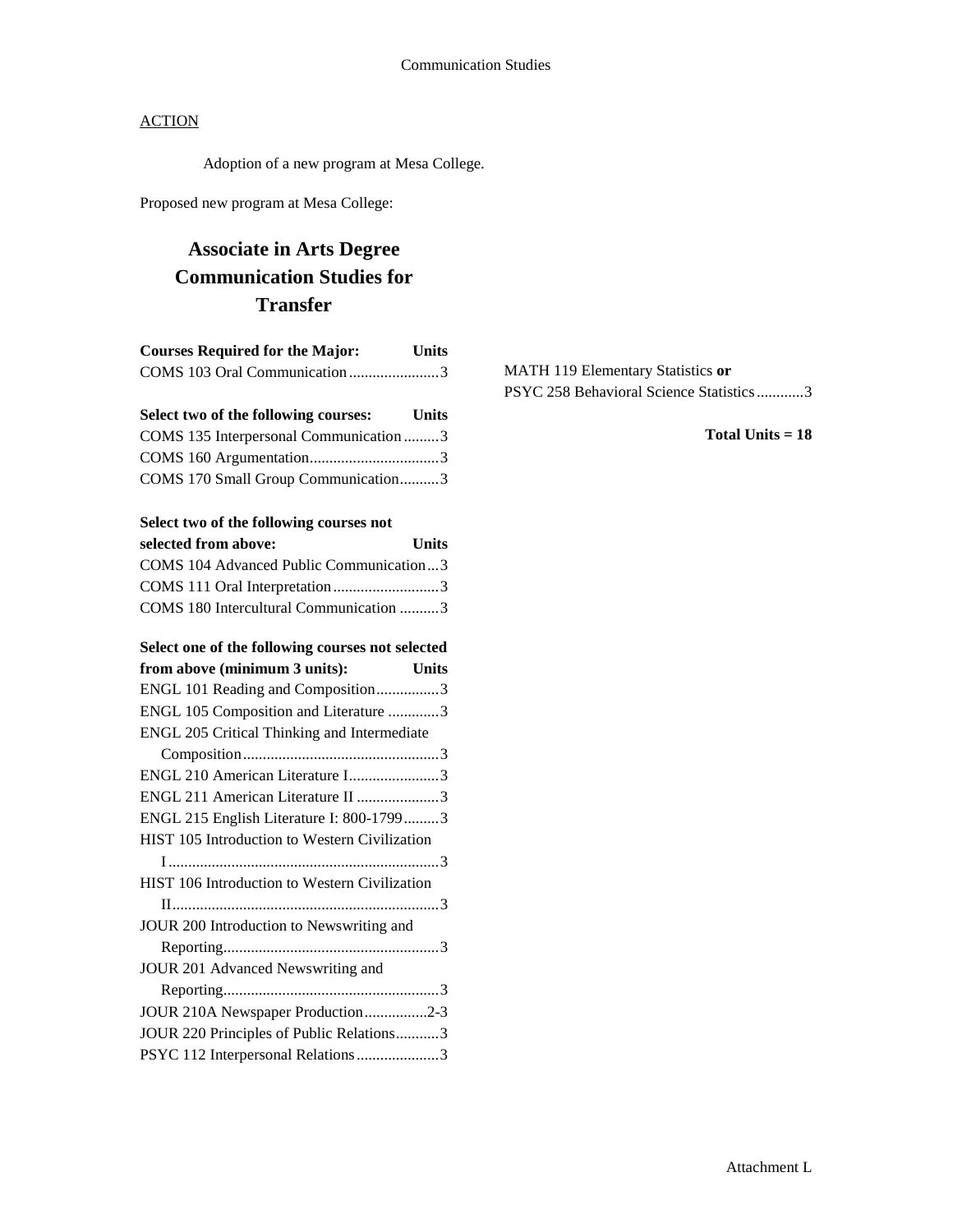Adoption of a program revision at Mesa College.

Proposed program revisions at Mesa College:

## **Certificate of Achievement Dental Assisting (RDA, CDA)**

| <b>Courses Required for the Major:</b>         | <b>Units</b> |
|------------------------------------------------|--------------|
| DENA 102 Dental Communications 3               |              |
| DENA 103 Preventive Dental Care1.5             |              |
| DENA 103L Preventive Dental Care Lab 0.5       |              |
| DENA 106 Basic Dental Science 3.5              |              |
|                                                |              |
|                                                |              |
|                                                |              |
| DENA 124L Basic Dental Assisting Lab 2         |              |
| DENA 128 Dental Radiology I 2.5                |              |
| DENA 128L Dental Radiography Lab 1             |              |
| DENA 132 Clinical Business Management  1.5     |              |
| DENA 132L Clinical Business Management         |              |
|                                                |              |
| DENA 136 Dental Radiography II  1              |              |
| DENA 162 Intermediate Dental Assisting 2.5     |              |
| <b>DENA 162L Intermediate Dental Assisting</b> |              |
|                                                |              |
| DENA 182 Advanced Dental Assisting 2           |              |
| DENA 182L Advanced Dental Assisting Lab2       |              |
| DENA 186A Directed Clinical Practice1          |              |
| DENA 186B Directed Clinical Practice 3         |              |
|                                                |              |

**Total Units = 26.5 35**

## **Associate in Science Degree Dental Assisting (RDA, CDA)**

| <b>Courses Required for the Major:</b>         | <b>Units</b> |
|------------------------------------------------|--------------|
| DENA 102 Dental Communications 3               |              |
| DENA 103 Preventive Dental Care1.5             |              |
| DENA 103L Preventive Dental Care Lab 0.5       |              |
| DENA 106 Basic Dental Science 3.5              |              |
| DENA 116 Dental Materials 2                    |              |
|                                                |              |
| DENA 124 Basic Dental Assisting2               |              |
| DENA 124L Basic Dental Assisting Lab 2         |              |
| DENA 128 Dental Radiology I2.5                 |              |
| DENA 128L Dental Radiography Lab 1             |              |
| DENA 132 Clinical Business Management1.5       |              |
| <b>DENA 132L Clinical Business Management</b>  |              |
|                                                |              |
| DENA 136 Dental Radiography II 1               |              |
| DENA 162 Intermediate Dental Assisting2.5      |              |
| <b>DENA 162L Intermediate Dental Assisting</b> |              |
|                                                |              |
| DENA 182 Advanced Dental Assisting2            |              |
| DENA 182L Advanced Dental Assisting Lab2       |              |
| DENA 186A Directed Clinical Practice1          |              |
| DENA 186B Directed Clinical Practice 3         |              |
|                                                |              |

**Total Units = 26.5 35**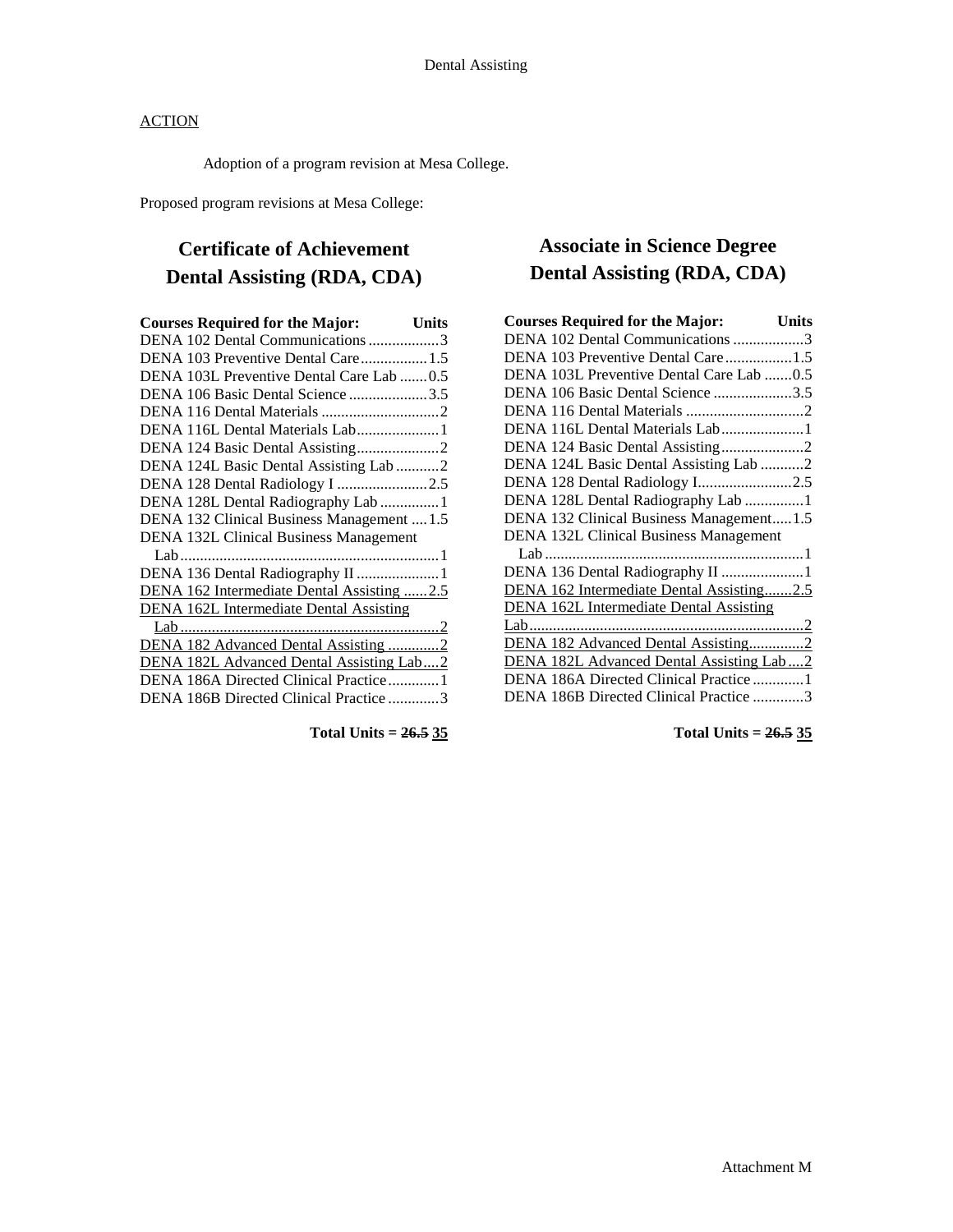Adoption of a program revision at Miramar College.

Proposed program revisions at Miramar College:

# **Certificate of Achievement Open Water Lifeguard Professional**

| <b>Courses Required for the Major:</b><br><b>Units</b> |
|--------------------------------------------------------|
| EMGM 105A Emergency Medical Technician -               |
|                                                        |
| FIPT 063 Personal Watercraft Operations 1              |
| FIPT 115 Low Angle Rope Rescue0.5                      |
|                                                        |
| FIPT 160 Introduction to Open Water                    |
|                                                        |
| FIPT 206A Instructor Training 1A: Psychomotor          |
|                                                        |
| FIPT 206B Instructor Training 1B: Cognitive            |
|                                                        |
| FIPT 243 Rescue Systems I - Fundamentals of            |
|                                                        |
| FIPT 308A Confined Space Technician  1                 |
| FIPT 311M Swiftwater Rescue Technician I  1            |
|                                                        |
|                                                        |
| ADJU 356A 832 PC Laws of Arrest 2.5                    |
| ADJU 356B 832 PC Firearms  1                           |
| <b>ADJU 361 Current Issues for Advanced</b>            |
|                                                        |

**Total Units = 30.5-32.5 30**

## **Associate in Science Degree Open Water Lifeguard Professional**

| <b>Courses Required for the Major:</b><br>Units |
|-------------------------------------------------|
| EMGM 105A Emergency Medical Technician -        |
|                                                 |
| FIPT 115 Low Angle Rope Rescue 0.5              |
|                                                 |
| FIPT 160 Introduction to Open Water             |
|                                                 |
| FIPT 206A Instructor Training 1A: Psychomotor   |
|                                                 |
| FIPT 206B Instructor Training 1B: Cognitive     |
|                                                 |
| FIPT 311M Swiftwater Rescue Technician I1       |
|                                                 |
|                                                 |
| ADJU 356A 832 PC Laws of Arrest 2.5             |
| <b>ADJU 361 Current Issues for Advanced</b>     |
|                                                 |

**Total Units = 26-28 25.5**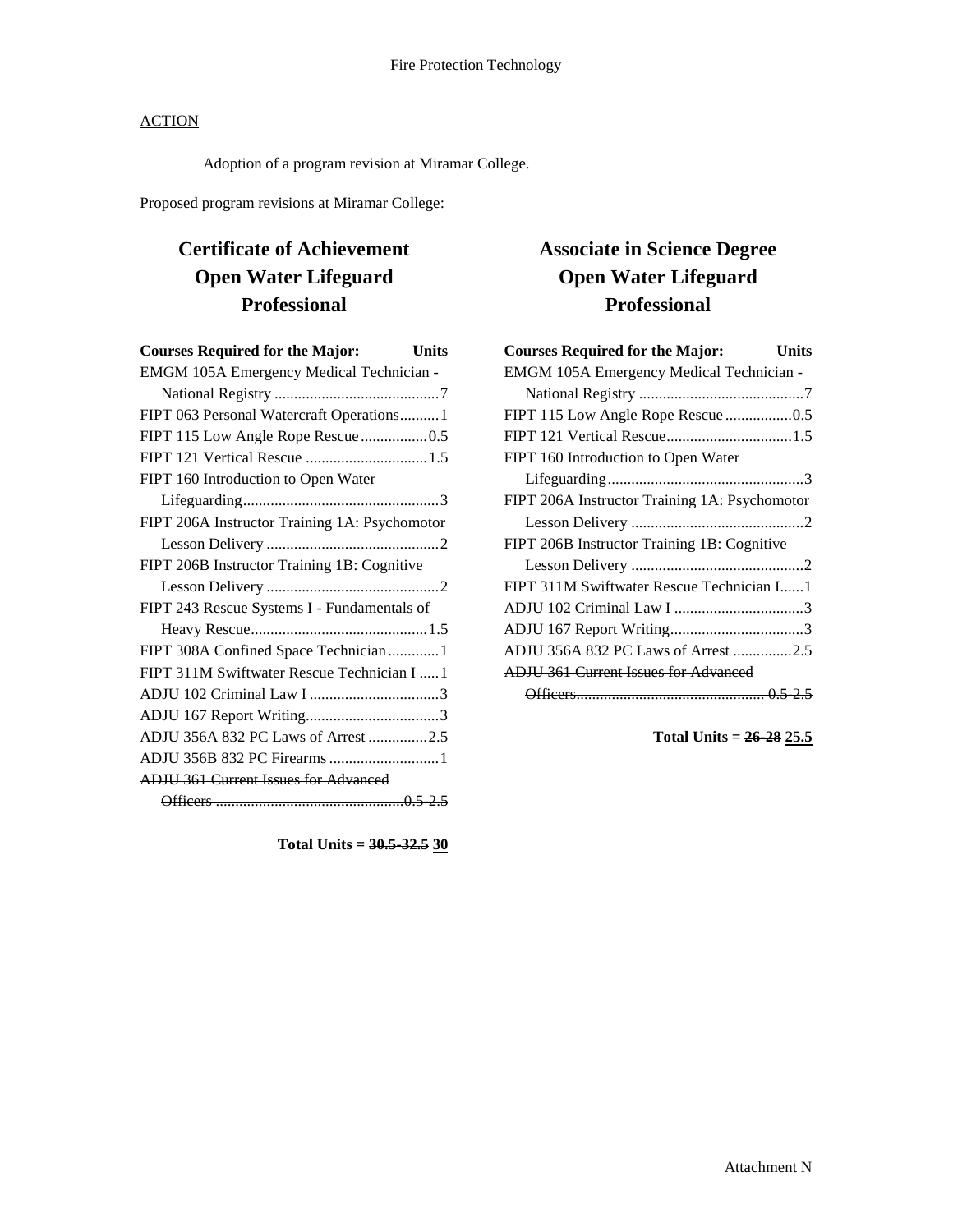Adoption of a new program at Mesa College.

Proposed new program at Mesa College:

## **Associate in Arts Degree History for Transfer**

| <b>Courses Required for the Major:</b>                                       | <b>Units</b> |
|------------------------------------------------------------------------------|--------------|
| HIST 109 History of the United States I 3                                    |              |
| HIST 110 History of the United States II 3                                   |              |
|                                                                              |              |
| Select two of the following courses: Units                                   |              |
| (Sequential courses highly recommended)                                      |              |
| HIST 100 World History I or<br>HIST 105 Introduction to Western Civilization |              |
|                                                                              |              |
|                                                                              |              |
| HIST 101 World History II or                                                 |              |
| HIST 106 Introduction to Western Civilization                                |              |
|                                                                              |              |
| Select one of the following courses not selected                             |              |
| from above:                                                                  | <b>Units</b> |
| AMSL 115 American Sign Language Level I4                                     |              |
| AMSL 116 American Sign Language Level II4                                    |              |
| AMSL 215 American Sign Language Level III .4                                 |              |
| CHIN 101 First Course in Mandarin Chinese  5                                 |              |
| CHIN 102 Second Course in Mandarin                                           |              |
|                                                                              |              |
|                                                                              |              |
|                                                                              |              |
|                                                                              |              |
|                                                                              |              |
|                                                                              |              |
|                                                                              |              |
| GERM 201 Third Course in German5                                             |              |
|                                                                              |              |
|                                                                              |              |
|                                                                              |              |
|                                                                              |              |
|                                                                              |              |
|                                                                              |              |
|                                                                              |              |
|                                                                              |              |
|                                                                              |              |
|                                                                              |              |

| SPAN 102 Second Course in Spanish 5             |
|-------------------------------------------------|
| SPAN 201 Third Course in Spanish 5              |
| TAGA 101 First Course in Tagalog 5              |
| TAGA 102 Second Course in Tagalog5              |
| TAGA 201 Third Course in Tagalog5               |
| VIET 101 First Course in Vietnamese5            |
| VIET 102 Second Course in Vietnamese 5          |
| VIET 201 Third Course in Vietnamese 5           |
| BLAS 140A History of the U.S., Black            |
|                                                 |
| BLAS 140B History of the U.S., Black            |
|                                                 |
| CHIC 141A United States History from a          |
|                                                 |
| CHIC 141B United States History from a          |
|                                                 |
| HIST 115A History of the Americas I3            |
| HIST 115B History of the Americas II3           |
| HIST 120 Introduction to Asian Civilizations  3 |
| HIST 121 Asian Civilizations in Modern          |
|                                                 |
| HIST 130 The Modern Middle East 3               |
| HIST 131 Latin America Before                   |
|                                                 |
| HIST 132 Latin America Since Independence 3     |
| HIST 141 Women in United States History I  3    |
| HIST 142 Women in United States History II3     |
| HIST 150 Native Americans in United States      |
|                                                 |
| HIST 151 Native Americans in United States      |
|                                                 |
|                                                 |
| POLI 103 Comparative Politics3                  |
| POLI 140 Contemporary International Politics3   |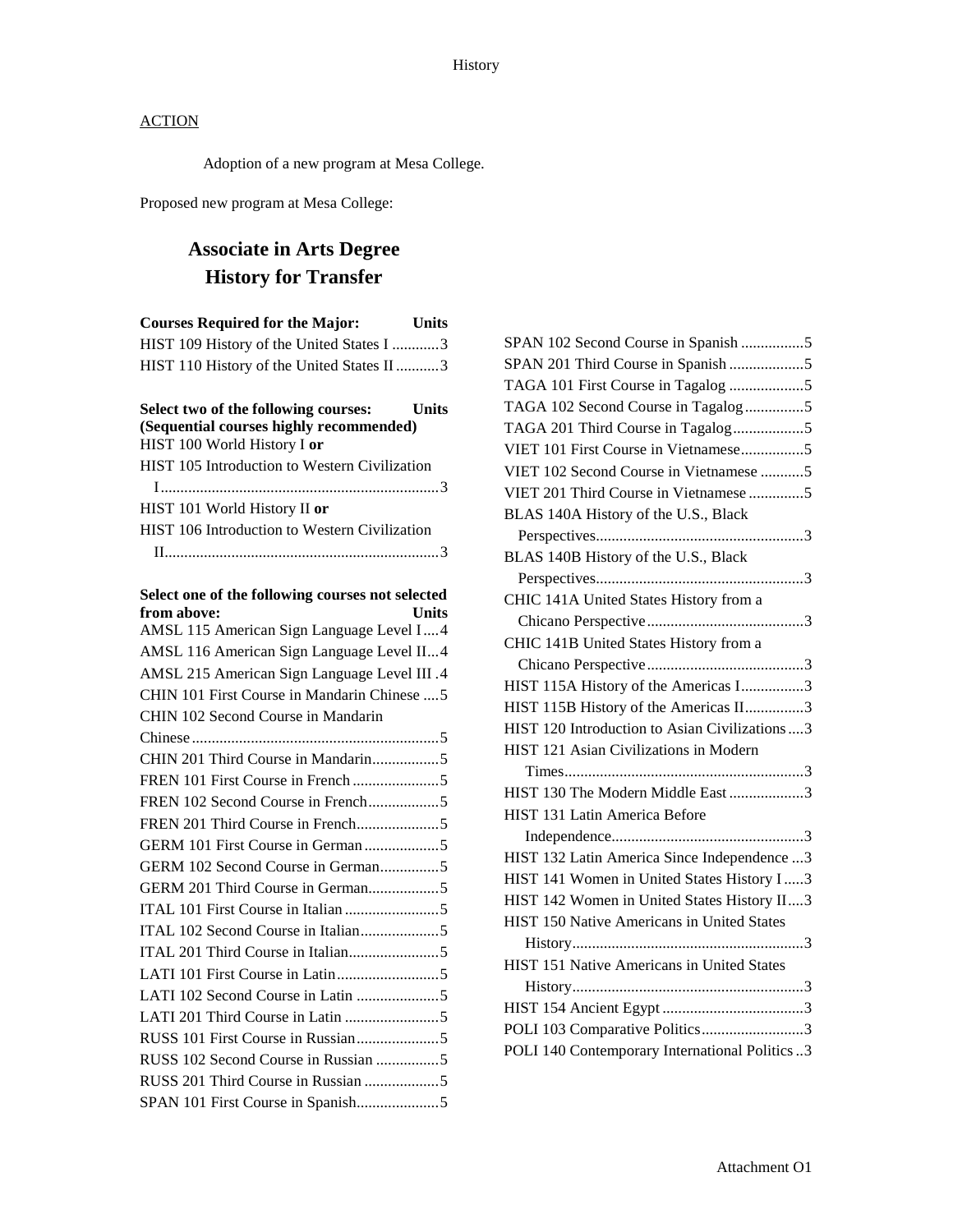| Select one of the following courses not selected<br>from above:<br><b>Units</b> |  |
|---------------------------------------------------------------------------------|--|
| <b>ANTH 103 Introduction to Cultural</b>                                        |  |
|                                                                                 |  |
| ECON 120 Principles of Macroeconomics3                                          |  |
| ECON 121 Principles of Microeconomics 3                                         |  |
| GEOG 102 Cultural Geography 3                                                   |  |
| HUMA 106 World Religions 3                                                      |  |
| POLI 102 The American Political System 3                                        |  |
| PSYC 101 General Psychology3                                                    |  |

**Total Units = 18-20**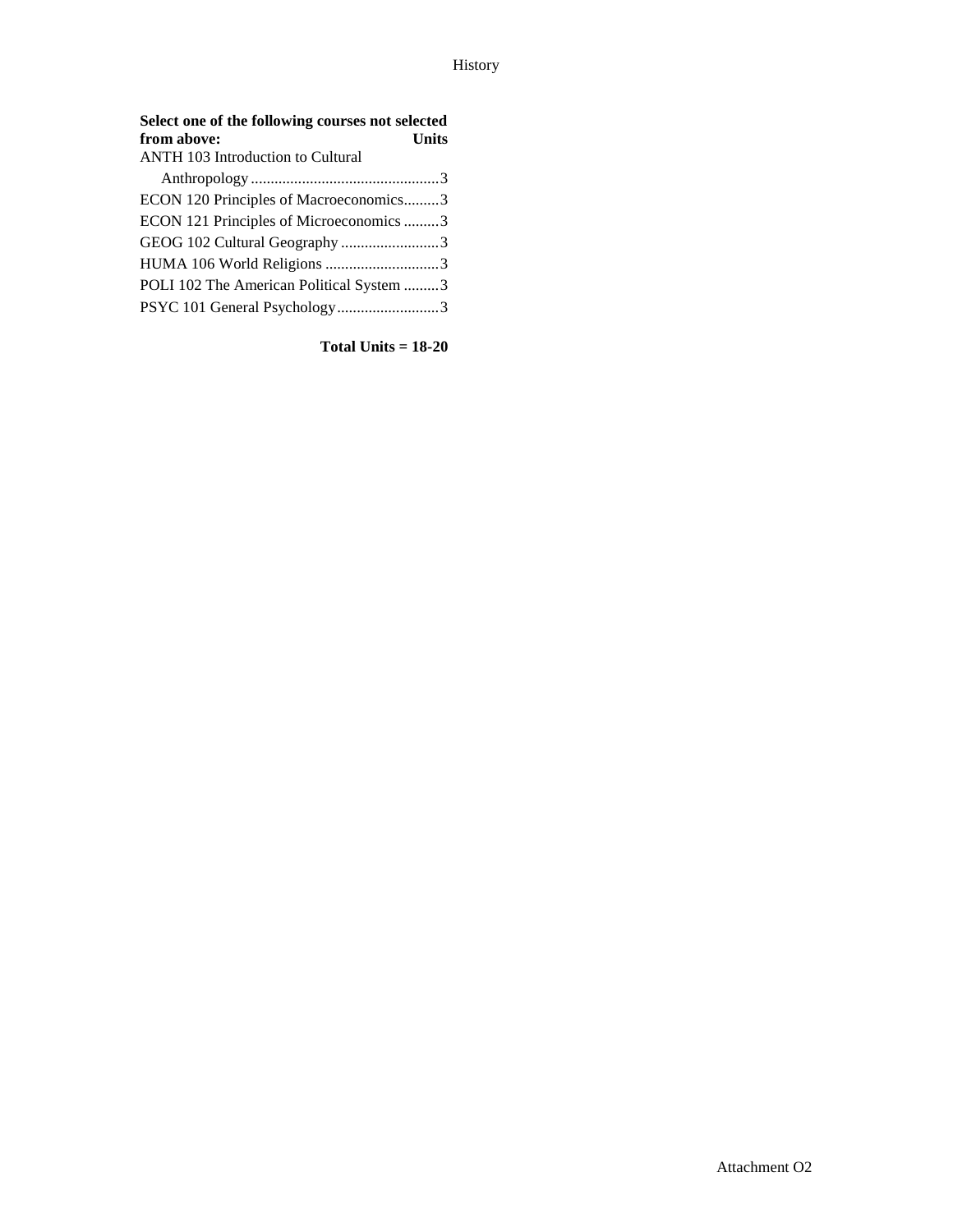Adoption of a program revision at Miramar College.

Proposed program revisions at Miramar College:

## **Certificate of Performance Honors Global Compentencies**

| <b>Courses Required for the Major:</b>             | <b>Units</b> |
|----------------------------------------------------|--------------|
| <b>ENGL 205 Critical Thinking and Intermediate</b> |              |
|                                                    |              |
|                                                    |              |
| Select 3-5 units from the following                |              |
| introductory or higher level foreign               |              |
| languages:                                         | <b>Units</b> |
| <b>ARAB 101 First Course in Arabie or</b>          |              |
| FREN 101 First Course in French or                 |              |
| <b>GERM 101 First Course in German or</b>          |              |
| ITAL 101 First Course in Italian or                |              |
| JAPN 101 First Course in Japanese or               |              |
| RUSS 101 First Course in Russian or                |              |
| SPAN 101 First Course in Spanish or                |              |
| TAGA 101 First Course in Tagalog or5               |              |
| <b>VIET 101 First Course in Vietnamese</b>         |              |
|                                                    |              |
| Select 6 units from the following:                 | <b>Units</b> |
| <b>ANTH 102 Introduction to Physical</b>           |              |
| Anthropology or                                    |              |
| <b>ANTH 103 Introduction to Cultural</b>           |              |
| Anthropology or                                    |              |
| ARTF 110 Art History: Prehistoric to Gothic or     |              |
| ARTF 111 Art History: Renaissance to               |              |
| Modern or                                          |              |
| <b>BIOL 101 Issues in Environmental Biology or</b> |              |
| ECON 120 Principles of Macroeconomics or           |              |
| ENGL 101 Reading and Composition or                |              |
| ENGL 105 Composition and Literature or             |              |
| ENGL 220 Masterpieces of World Literature I:       |              |
| 1500 BCE - 1600 CE or                              |              |
| ENGL 221 Masterpieces of World Literature II:      |              |
| $1600$ – Present or                                |              |
| HUMA 101 Introduction to the Humanities I or       |              |
| HUMA102 Introduction to the Humanities II or       |              |
| HIST 100 World History I or                        |              |
| HIST 101 World History II or                       |              |

MUSI 101 Music History I: Middle Ages to Mid 18th Century **or** MUSI 102 Music History II: Mid 18th Early 20th Century **or** MUSI 109World Music **or** COMS 180 Intercultural Communication **or** PHIL106 Asian Philosophy **or** PHIL 125 Philosophy of Women **or** POLI 101 Introduction to Political Science **or** POLI 103 Comparative Politics **or** POLI 140 Contemporary International Politics..3 **Select 3 units from the following: Units** CHIL 101 Human Growth and Development **or**

CISC 181 Principles of Information Systems **or** GEOG 102 Cultural Geography **or** HEAL 101 Health and Life-Style **or** PSYC 101 General Psychology ..........................3

**Total Units = 15-17**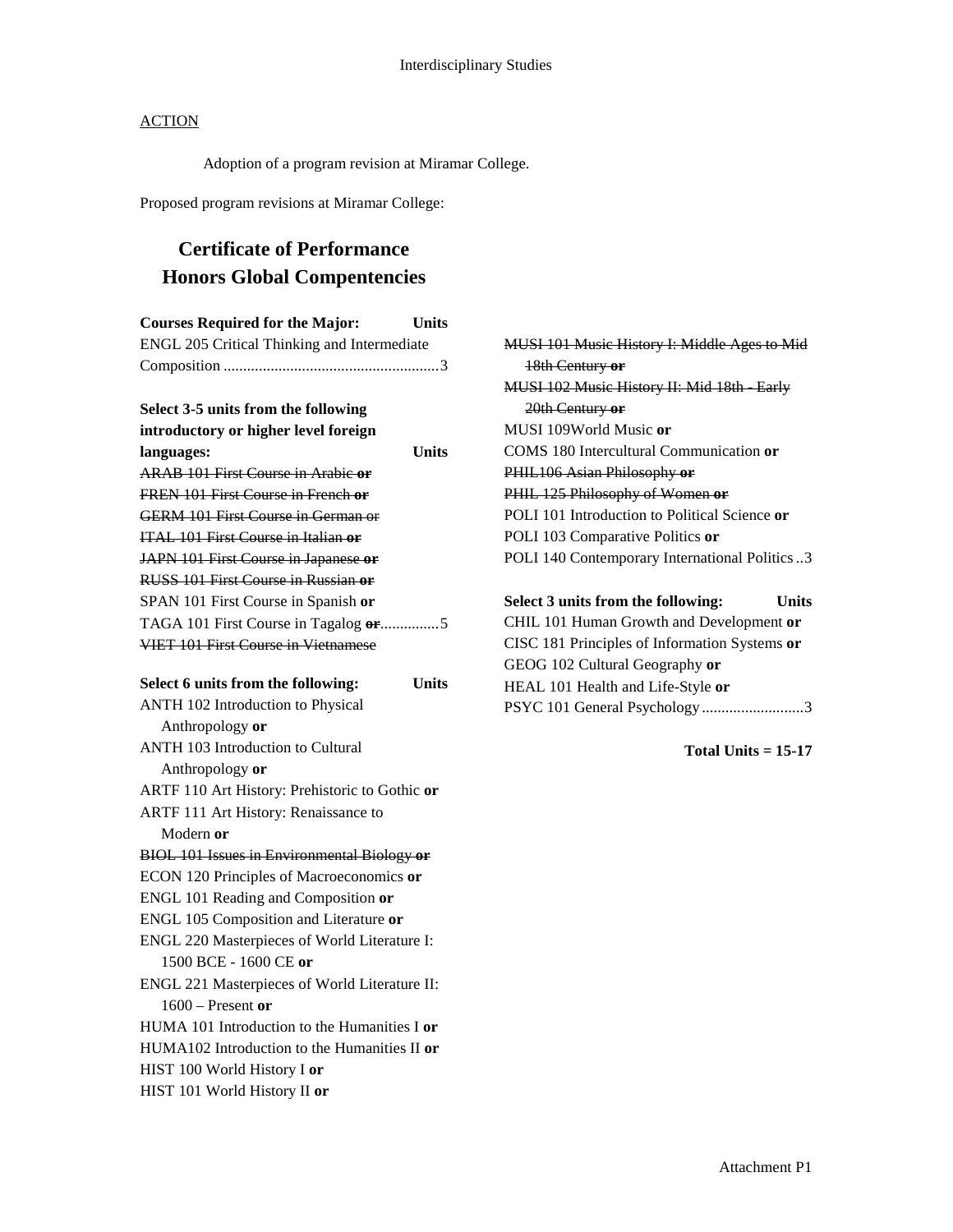## **Associate in Science Degree Occupational/Technical Studies**

| <b>Courses Required for the Major:</b>             |
|----------------------------------------------------|
| Select at least one course from the following      |
| occupational courses:<br><b>Units</b>              |
| ACCT 120 Federal Income Tax 3                      |
| <b>ACCT 150 Computer Accounting Applications.3</b> |
| ADJU 101 Introduction to Administration of         |
|                                                    |
| ADJU 101A Introduction to Administration of        |
|                                                    |
| ADJU 101B Introduction to Administration of        |
|                                                    |
| ADJU 101C Introduction to Administration of        |
|                                                    |
|                                                    |
| ADJU 106 Diversity and Community                   |
|                                                    |
| ADJU 140 Patrol Procedures3                        |
|                                                    |
| ADJU 161 Juvenile Procedures3                      |
| ADJU 162 Criminal Investigation3                   |
|                                                    |
| ADJU 201 California Criminal Procedure 3           |
| ADJU 205 Leadership Theory and Practice 3          |
| ADJU 210 Rules of Evidence3                        |
| BANK 102 Mortgage Brokerage and Banking4           |
| BANK 104 Principles of Loan Processing5            |
|                                                    |
| BANK 108 Principles of Loan Closing4               |
| BUSE 101 Business Mathematics 3                    |
| BUSE 150 Human Relations in Business3              |
| HEAL 131 Emergency Response (First                 |
|                                                    |
| LEGL 100A Introduction to Paralegalism1            |
|                                                    |
|                                                    |
| LEGL 110 Legal Writing & Communications  3         |
| LEGL 115 Civil Litigation - Procedures3            |
|                                                    |
|                                                    |
| MILS 100 Introduction to Military Science or       |

| MILS 100 Introduction to Military Science 3       |
|---------------------------------------------------|
| MILS 110 Leadership Theory and Practice3          |
| MILS 120 Military Justice, Ethics, and the Law of |
|                                                   |
| MILS 201 Applied Military Leadership2             |
| PERG 130 Career - Life Planning3                  |
| PHYE 139 Lifeguard Training Advanced              |
|                                                   |
| PHYE 164 Water Safety Instructor 3                |
| REAL 101 Real Estate Principles3                  |
| REAL 105 Legal Aspects of Real Estate I 3         |
| REAL 110 Principles of Real Estate Appraisal      |
|                                                   |
|                                                   |
| REAL 120 Real Estate Practice3                    |
| REAL 125 Real Estate Economics3                   |
| REAL 130 Property Management3                     |
| REAL 140 Real Estate Appraisal II 3               |
|                                                   |
| Select at least one course and the remainder of   |
| units needed to meet the minimum of 18 from       |
| the following technical courses:<br><b>Units</b>  |
| AVIA 101 Private Pilot Ground School3             |
| AVIA 105 Introduction to Aviation and             |
|                                                   |
| AVIA 125 Aviation and Airport Management3         |
| <b>AVIA 128 Group Dynamics for High Risk</b>      |
|                                                   |
| AVIA 133 Human Factors in Aviation3               |
| AVIA 151 Helicopter Pilot Ground School 3         |
| AVIA 228 Group Dynamics II3                       |
| <b>AVIM 101G General Aviation Technology</b>      |
|                                                   |
| <b>AVIM 101H General Aviation Technology</b>      |

Theory II .......................................................6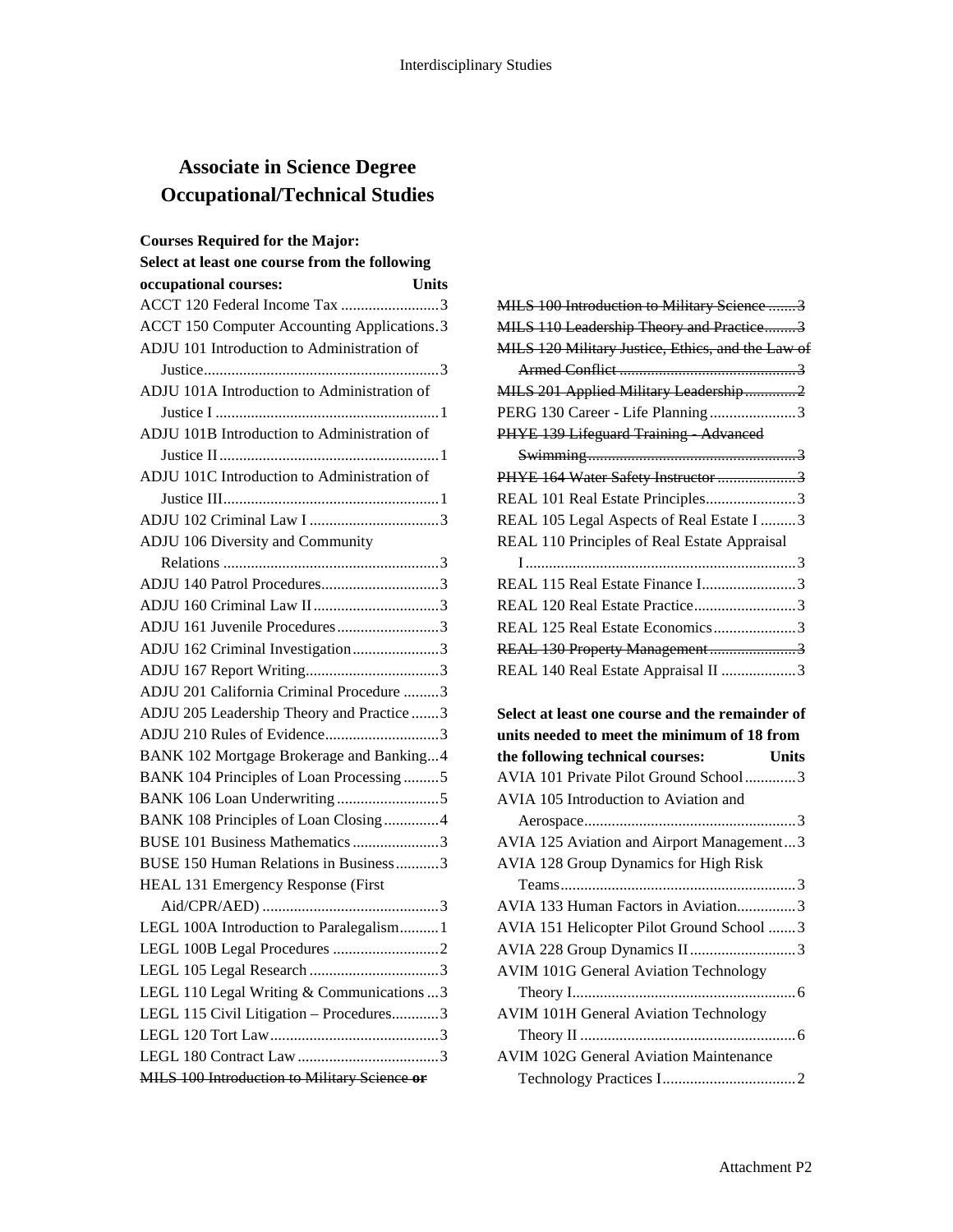| <b>AVIM 102H General Aviation Maintenance</b>     |
|---------------------------------------------------|
|                                                   |
| AVIM 103B Aircraft Welding and Sheetmetal         |
|                                                   |
| AVIM 103D Aircraft Landing Gear Systems3          |
| AVIM 104B Applied Aircraft Welding and            |
|                                                   |
| AVIM 104D Applied Aircraft Landing Gear           |
|                                                   |
| AVIM 105A Aircraft Cabin Atmosphere               |
|                                                   |
| <b>AVIM 106A Aircraft Cabin Atmosphere</b>        |
|                                                   |
| AVIM 107B Turbine Engines 3                       |
| AVIM 108B Applied Turbine Engines1                |
| AVIM 109A Airframe Electrical Systems 3           |
| AVIM 109B Powerplant Ignition Systems2            |
| AVIM 109D Aircraft Fire Protection and Digital    |
|                                                   |
| <b>AVIM 110A Applied Airframe Electrical</b>      |
|                                                   |
| AVIM 111C Reciprocating Engines I 3               |
| AVIM 111D Reciprocating Engines II3               |
| AVIM 112C Applied Reciprocating Engines I2        |
| AVIM 112D Applied Reciprocating Engines II.1      |
| AVIM 120 Basic D.C. Electronics Theory3           |
| AVIM 121A Applied Basic D.C. Electronics .1.5     |
| AVIM 249 Induction and Fuel Metering3             |
| BIOL 131 Introduction to Biotechnology4           |
| BIOL 132 Applied Biotechnology I 4                |
| BIOL 133 Applied Biotechnology II4                |
| <b>BIOL 134 Introduction to the Biotechnology</b> |
| - Lab<br>1                                        |
| CBTE 101 Keyboarding for Computers1               |
| CBTE 114 Introduction to Microsoft Windows .1     |
| CBTE 120 Beginning Microsoft Word2                |
| CBTE 122 Intermediate Microsoft Word3             |
| CBTE 127 Introduction to PowerPoint2              |
|                                                   |
| CBTE 128 Comprehensive Presentations with         |
|                                                   |
|                                                   |
| CBTE 143 Intermediate Microsoft Excel 3           |
| CBTE 152 Beginning Microsoft Access 2             |
| CBTE 153 Database Development with Access.3       |
|                                                   |
| CBTE 165 Webpage Creation with                    |
|                                                   |

| <b>CBTE 167 Webpage Creation Using Microsoft</b> |
|--------------------------------------------------|
|                                                  |
|                                                  |
|                                                  |
| DIES 100 Introduction to Diesel Technology  2    |
| DIES 121 Diesel Engines A or                     |
| DIES 122 Diesel Engines B or                     |
|                                                  |
| DIES 135 Applied Failure Analysis 3              |
| DIES 144 Electronics for Diesel Technology  3    |
| DIES 160 Heavy Duty Manual Transmissions3        |
| DIES 170 Truck Drive Axles and                   |
|                                                  |
| EMGM 105A Emergency Medical Technician -         |
|                                                  |
| EMGM 106 Emergency Medical Technician -          |
|                                                  |
| FIPT 150A Introduction to Fire Suppression and   |
| Maintenance Manipulative Tasks                   |
|                                                  |
| FIPT 101 Fire Protection Organization 3          |
| FIPT 102 Fire Prevention Technology 3            |
| FIPT 103 Fire Protection Equipment and           |
|                                                  |
| FIPT 104 Building Construction for Fire          |
|                                                  |
| FIPT 105 Fire Behavior and Combustion3           |
| FIPT 106 Truck Company Operations 3              |
| FIPT 107 Fire Fighting Tactics and Strategy  3   |
| FIPT 109 Fire Service Hydraulics3                |
| FIPT 110 Wildland Fire Control 3                 |
|                                                  |
| FIPT 119 Aircraft Fire Control3                  |
| FIPT 160 Introduction to Open Water              |
|                                                  |
| MLTT 201 Clinical Chemistry and Urinalysis4      |
| MLTT 202 Clinical Hematology and                 |
|                                                  |
| MLTT 203 Clinical Microbiology4                  |
|                                                  |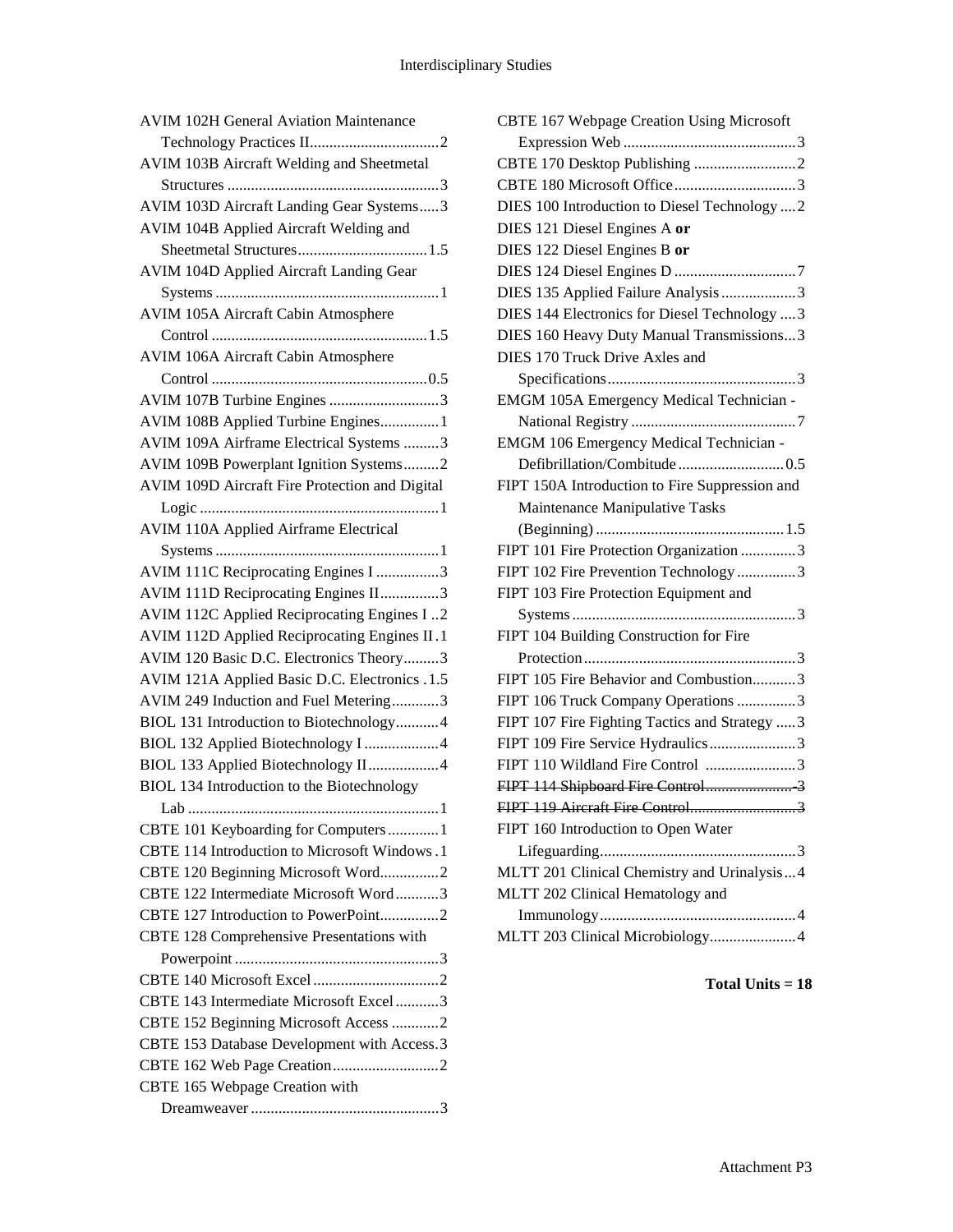Adoption of a new program at Mesa College.

Proposed new program at Mesa College:

## **Associate in Science Degree Mathematics for Transfer**

| <b>Courses Required for the Major:</b> Units         |  |
|------------------------------------------------------|--|
| MATH 150 Calculus with Analytic Geometry             |  |
|                                                      |  |
| MATH 151 Calculus with Analytic Geometry             |  |
|                                                      |  |
| MATH 252 Calculus with Analytic Geometry             |  |
|                                                      |  |
|                                                      |  |
| Select one of the following courses:<br><b>Units</b> |  |
| MATH 254 Introduction to Linear Algebra 3            |  |
| MATH 255 Differential Equations3                     |  |
|                                                      |  |
| Select one of the following courses not selected     |  |
|                                                      |  |
| from above:<br><b>Units</b>                          |  |
| CISC 186 Visual Basic Programming4                   |  |
| CISC 187 Data Structures and Object-                 |  |
|                                                      |  |
| CISC 190 Java Programming 4                          |  |
| CISC 192 C/C++ Programming 4                         |  |
| MATH 245 Discrete Mathematics 3                      |  |
|                                                      |  |
| PHYS 196 Electricity and Magnetism5                  |  |
| PHYS 197 Waves, Optics and Modern Physics .5         |  |
| MATH 119 Elementary Statistics or                    |  |
| PSYC 258 Behavioral Science Statistics or            |  |

**Total Units = 19-21**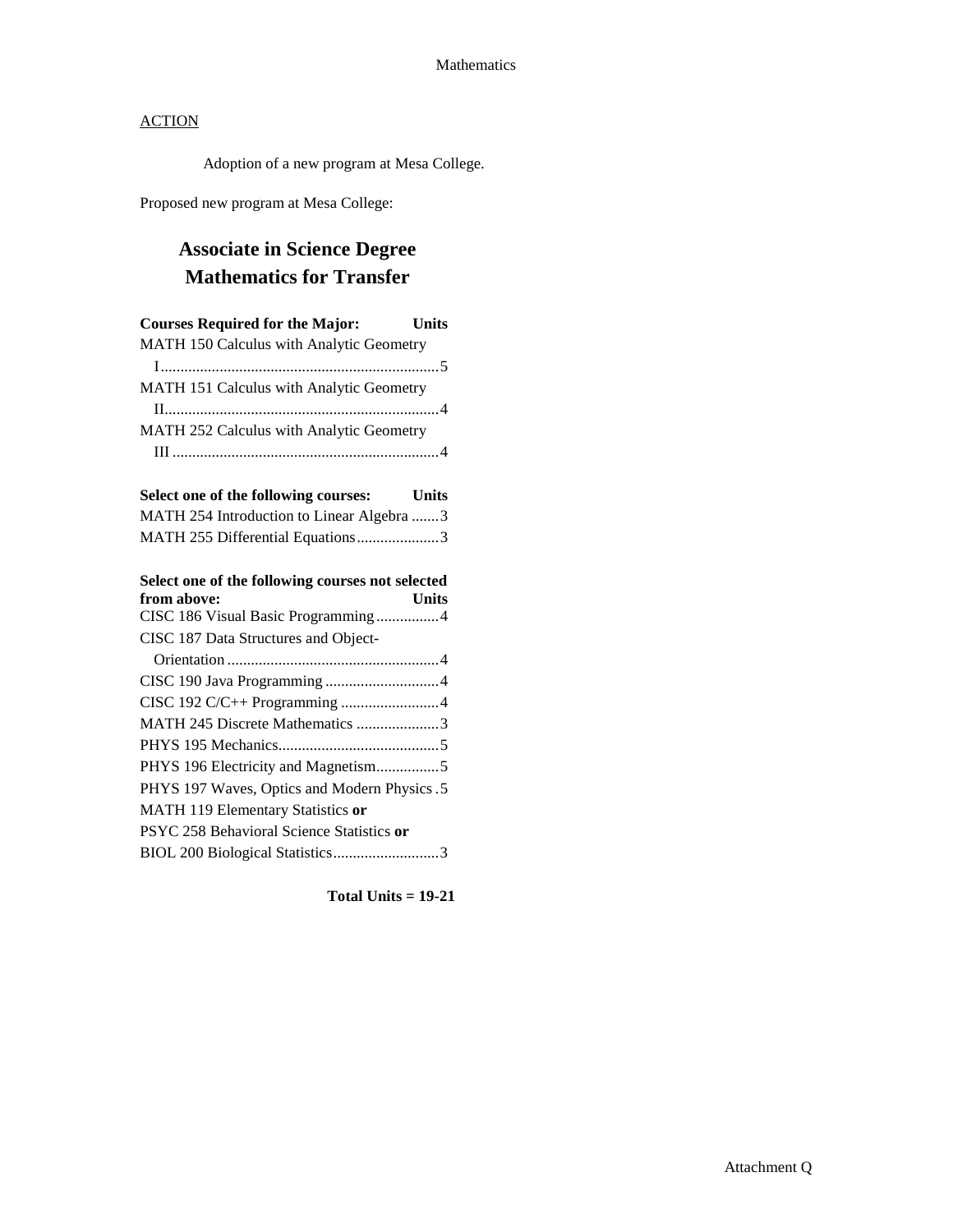Adoption of a new program at Mesa College.

Proposed new program at Mesa College:

## **Associate in Science Degree Physics for Transfer**

| <b>Courses Required for the Major:</b>          | Units |
|-------------------------------------------------|-------|
|                                                 |       |
| PHYS 196 Electricity and Magnetism5             |       |
| PHYS 197 Waves, Optics and Modern Physics .5    |       |
| MATH 150 Calculus with Analytic Geometry        |       |
|                                                 |       |
| <b>MATH 151 Calculus with Analytic Geometry</b> |       |
|                                                 |       |
| MATH 252 Calculus with Analytic Geometry        |       |
|                                                 |       |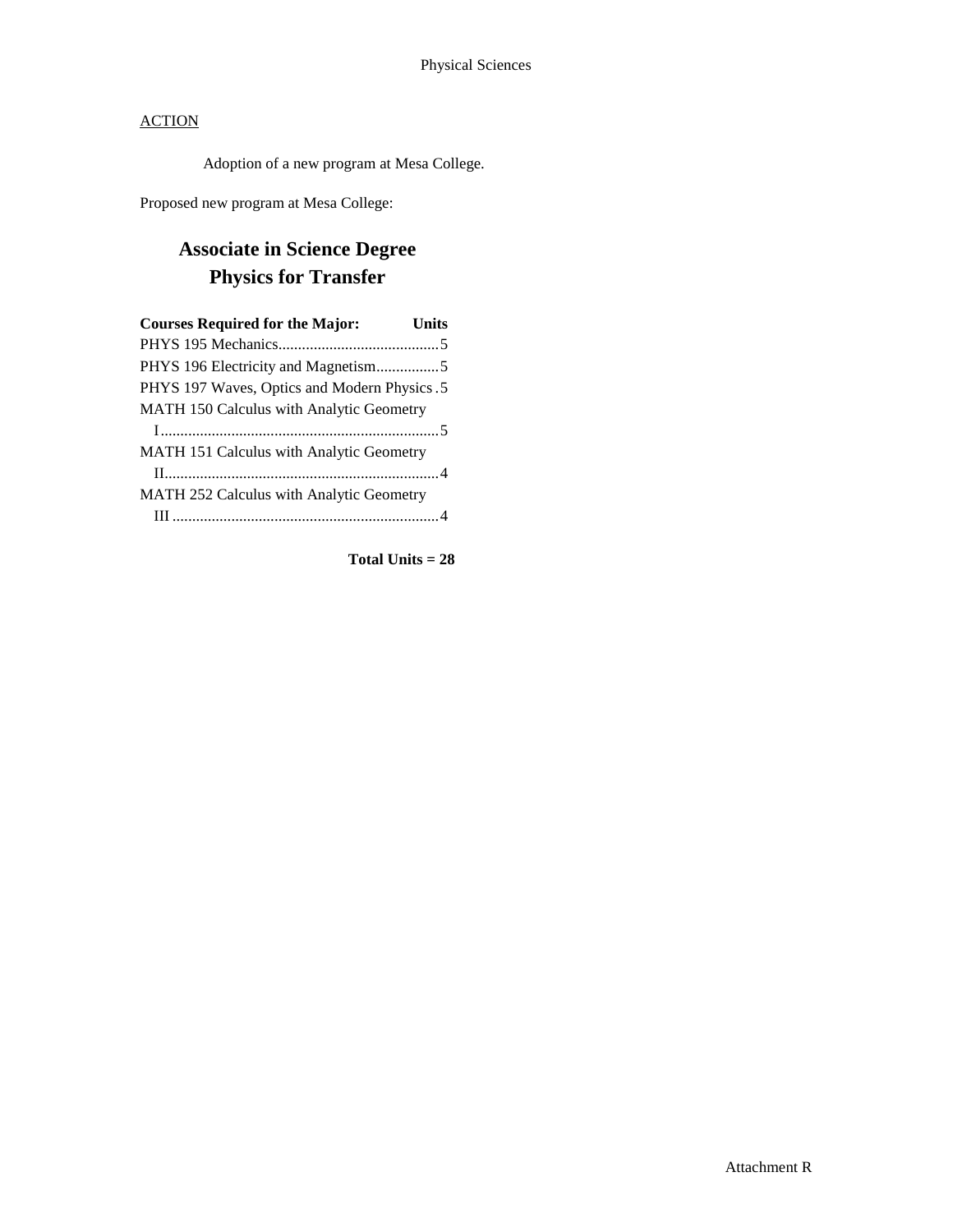Adoption of a new program at Mesa College.

Proposed new program at Mesa College:

## **Associate in Arts Degree Political Science for Transfer**

| <b>Courses Required for the Major:</b>   | <b>Units</b> |
|------------------------------------------|--------------|
| POLI 102 The American Political System 3 |              |

|  | Select three of the following courses: | <b>Units</b> |
|--|----------------------------------------|--------------|
|--|----------------------------------------|--------------|

| POLI 101 Introduction to Political Science 3 |  |
|----------------------------------------------|--|
| POLI 103 Comparative Politics3               |  |
| MATH 119 Elementary Statistics or            |  |
| PSYC 258 Behavioral Science Statistics3      |  |

## **Select two of the following courses not selected**

| from above:                                   | Units |
|-----------------------------------------------|-------|
| ACCT 116A Financial Accounting 4              |       |
| <b>ANTH 103 Introduction to Cultural</b>      |       |
|                                               |       |
| BLAS 100 Introduction to Black Studies3       |       |
| BLAS 116 Contemporary Social Problems from    |       |
|                                               |       |
| BUSE 140 Business Law and the Legal           |       |
|                                               |       |
| CHIC 110A Introduction to Chicano Studies3    |       |
| CHIC 110B Introduction to Chicano Studies  3  |       |
| ECON 120 Principles of Macroeconomics3        |       |
| ECON 121 Principles of Microeconomics 3       |       |
| ENGL 105 Composition and Literature 3         |       |
| ENGL 205 Critical Thinking and Intermediate   |       |
|                                               |       |
| GEOG 102 Cultural Geography 3                 |       |
|                                               |       |
|                                               |       |
| HIST 105 Introduction to Western Civilization |       |
|                                               |       |
| HIST 106 Introduction to Western Civilization |       |
|                                               |       |
| HIST 109 History of the United States I 3     |       |
| HIST 110 History of the United States II 3    |       |
| HIST 141 Women in United States History I3    |       |
| HIST 142 Women in United States History II3   |       |

| <b>HIST 150 Native Americans in United States</b> |  |
|---------------------------------------------------|--|
|                                                   |  |
| <b>HIST 151 Native Americans in United States</b> |  |
|                                                   |  |
|                                                   |  |
| PHIL 103 Historical Introduction To               |  |
|                                                   |  |
| PHIL 104B History of Western Philosophy3          |  |
| POLI 140 Contemporary International Politics3     |  |
| SOCO 101 Principles of Sociology3                 |  |
| SOCO 110 Contemporary Social Problems 3           |  |
| SOCO 223 Globalization and Social Change3         |  |
|                                                   |  |